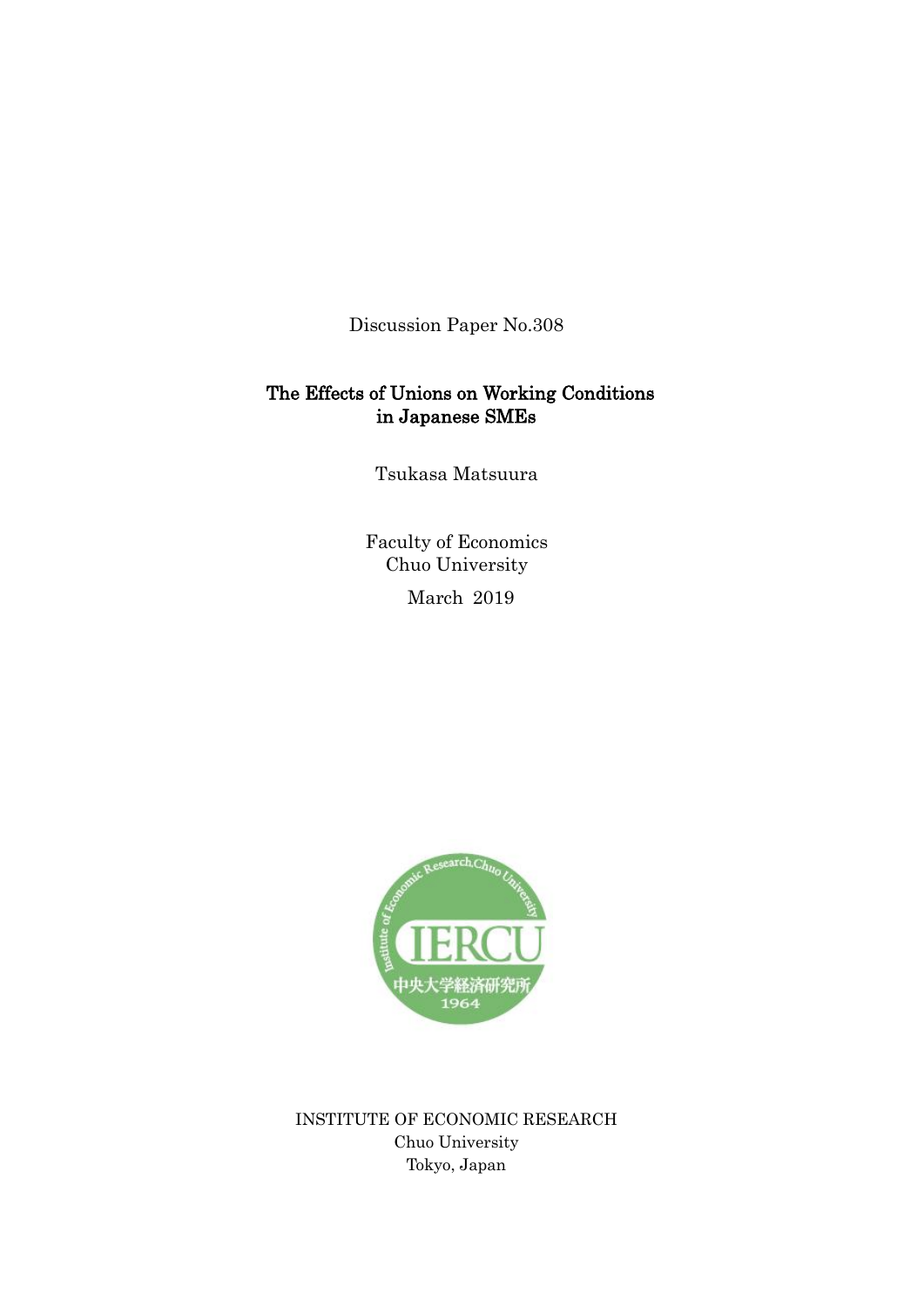# The Effects of Unions on Working Conditions in Japanese SMEs

#### Abstract

This study analyzes the effects of unions on normal working hours per week, the average number of days of paid leave and its use, wage increase, and overtime working hours. I show that unions lower weekly normal working hours, increase the average days of paid leave, and facilitate wage increases. However, a positive correlation exists between unions and individuals who work overtime for more than 60 hours per month. It means that although unions are useful in improving working conditions, such as normal working hours and wage increases, they are not effective in the reduction of overtime workings.

### **Keyword: Union, SMEs, Working conditions, Overtime working**

**JEL classification code: J51, J53, J31, M54**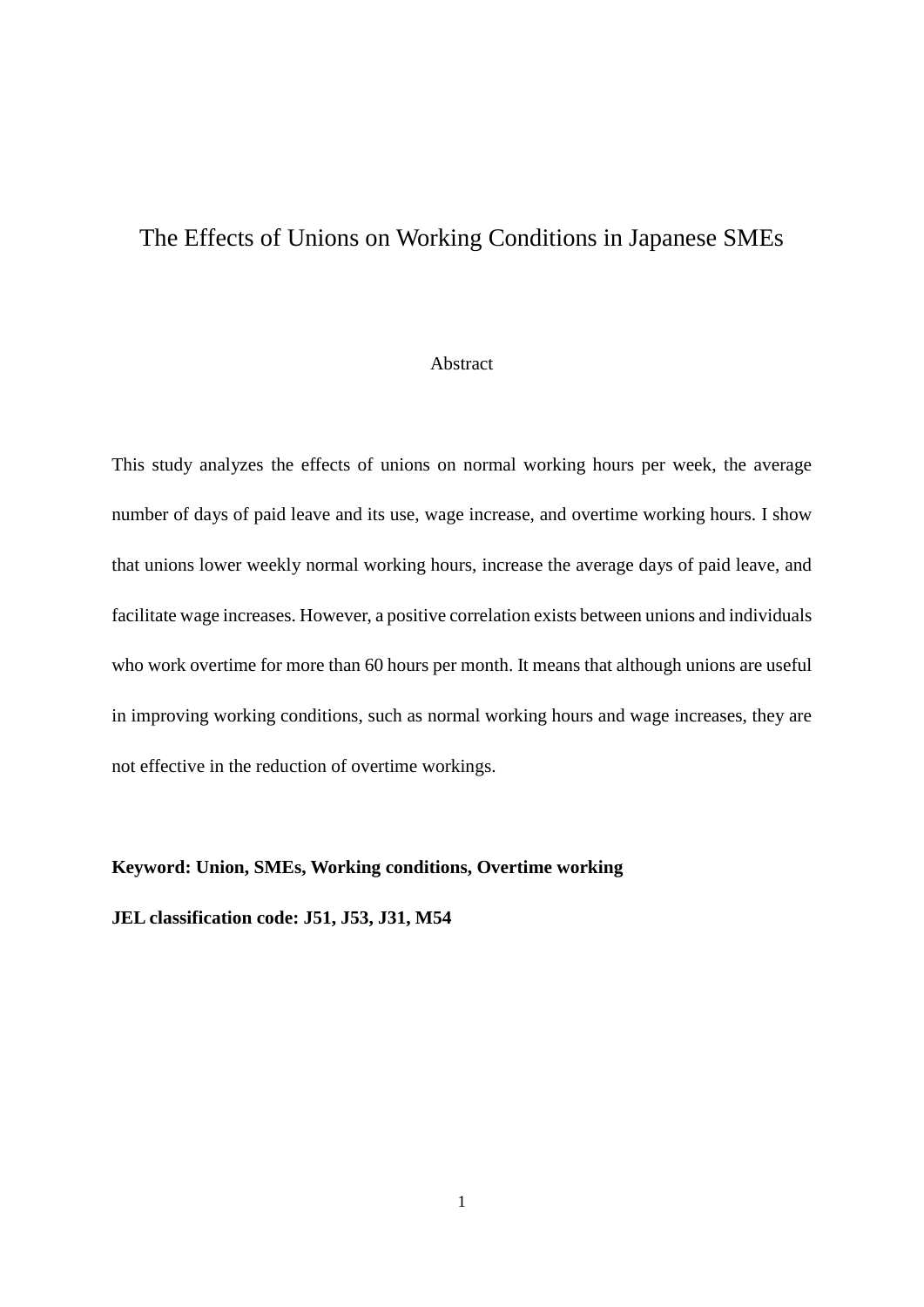#### 1. Introduction

In the past, unions were the center of industrial relations in Japan as well as in Western countries. However, employment relations<sup>[1](#page-24-0)</sup> became informal in light of globalization and service industrialization. Over the years, employment relations have shifted from being commonly collective industrial relations where unions are able to negotiate with managers, to having an informal human resource management where the employees may directly negotiate with the managers without mediation. Hence, unions have lost their power. Figure 1 shows the trend of the unionization rate in Japan. The unionization rate was 25% in 1990 and has decreased since then, except in 2009 and 2010. It had reached 17% in 2016. Koike (1988) insisted that unions are significant, since they encourage communication between managers and employees. Morikawa (2010) examined the effects of unions on labor productivity by using firm data that described firms that had more than 50 employees. He insisted that although several studies from the U.S. had shown that unions have a negative effect on firm profitability, these results cannot exactly be applied nor concluded the same way in Japan. He also discussed how unionization rate decreases due to the increase in the rate of service industries. This, however, may not be the sole factor for the decrease in unionization rate. Other elements that are factored in may also lead to a decrease in unionization rate.

In this study, I reexamine the significance of unions by analyzing the effect of unions on normal working hours, wages, paid leave, and overtime working hours. Freeman and Medoff (1984) conducted a seminal research that set the ground work for other studies and developments that followed, which, in turn, leaves little room for further analysis on the subject.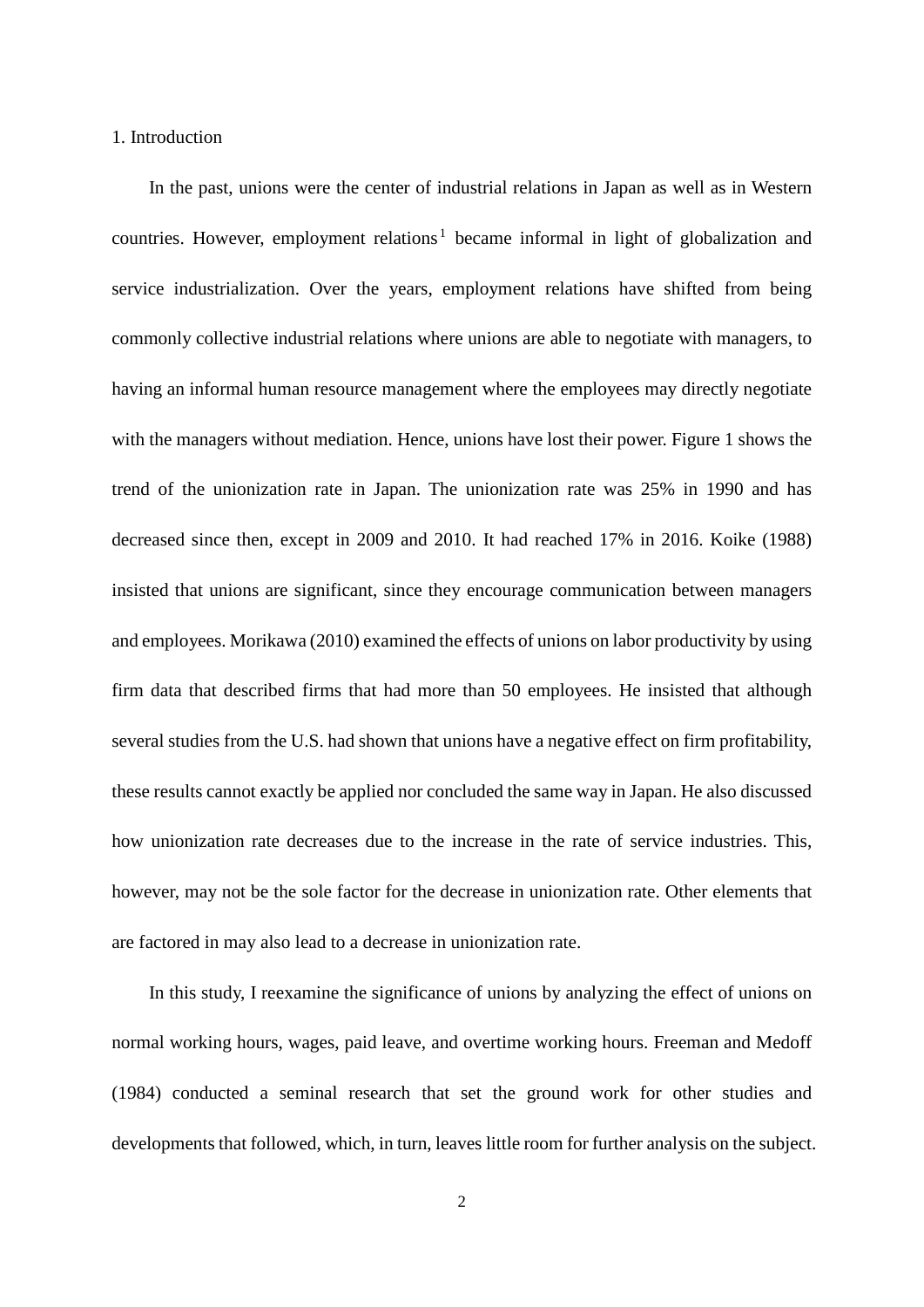Nonetheless, there are two reasons why analyses in this field are still significant.

First, most studies on industrial relations mainly focused on large firms, and rarely on the role of unions in SMEs. This is because the unionization rate is usually low in SMEs. Forth et al. (2006) showed that only 3% of all SME workplaces have existing unions, compared with 31% of workplaces in large firms in the UK. It resembles the situation in Japan. There is a significant difference in the unionization rate between SMEs and large firms (see Table 1). Thus, a large sample size is necessary to analyze unions in SMEs for precise estimations. Moreover, researchers might think that since employee relations in large firms may affect the ones in SMEs, the analyses of the employee relations in large firms are enough to understand the comprehensive employee relations in the country. However, the rate of employees in firms where the total number of employees is more than 1,000 accounts for only 23.8% of the workforce, as indicated in Table 1. Analyzing only large firms will not provide a comprehensive understanding of Japanese industrial relations. Therefore, I focus on the area that previous studies have not investigated, that is, analyzing SMEs that employ a majority of Japanese workers.

The second important reason to analyze this subject is due to the lack of previous studies that consider the effects of the unions on two labor conditions separately: unions could either easily negotiate with managers or not. Examining that unions are useful to decrease working hours and increase average wage, I will show that they are not effective in decreasing overtime hours and workload, which need a more efficient and a fair distribution system among employees in order to adjust the interests among employees. Hence, unions have been replaced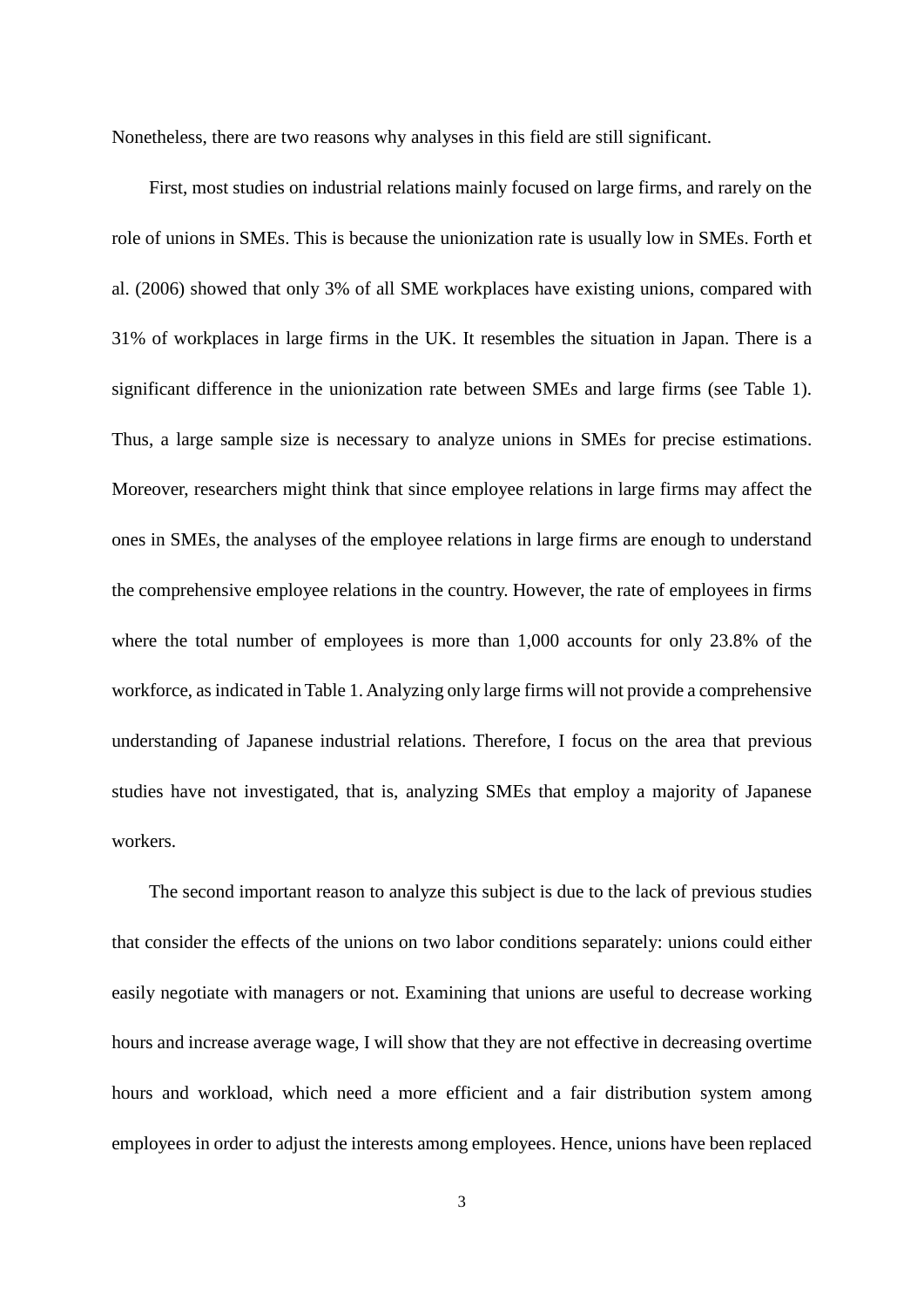in both direct and informal negotiations that take place between managers and employees, thus losing their function as intermediaries. This is one of the reasons for the decrease in unionization rate.

### 2. Previous Studies

Previous studies typically focus on the effect of unions on employment conditions, which was one of the central issues in industrial relations. For example, Brunello (1992), Tsuru and Rebitzer (1995), Tachibanaki and Noda (2000), and Morikawa (2010) estimated the effects of the unions on wages, and productivities by using firm based data. Hara and Kawaguchi (2008) conducted a research by using an individual based data.

Concerning with the effect of unions on working hours, there were only a few studies, as Trejo (1993) pointed out. Trejo (1993) presented that unions lowered 17% of overtime working hours, using individual data in US. However, the coefficients of unions become insignificant, controlling premium of overtime working. In contrast with Trejo (1993), Bell and Hart (1998) researched using an individual data in UK and presented that union did not have a significant effect to decrease overtime working hours. Furthermore, Kalwij and Gregory (2005) used an individual data in UK and examined that while unions increase in males' overtime working hours, they did not have a significant effect in females'. However, the magnitude of the coefficient are very small.

In contrast with studies focusing on large firms or individuals, there are only a few studies that have focused on SMEs not only in union analysis but also in the overall field of industrial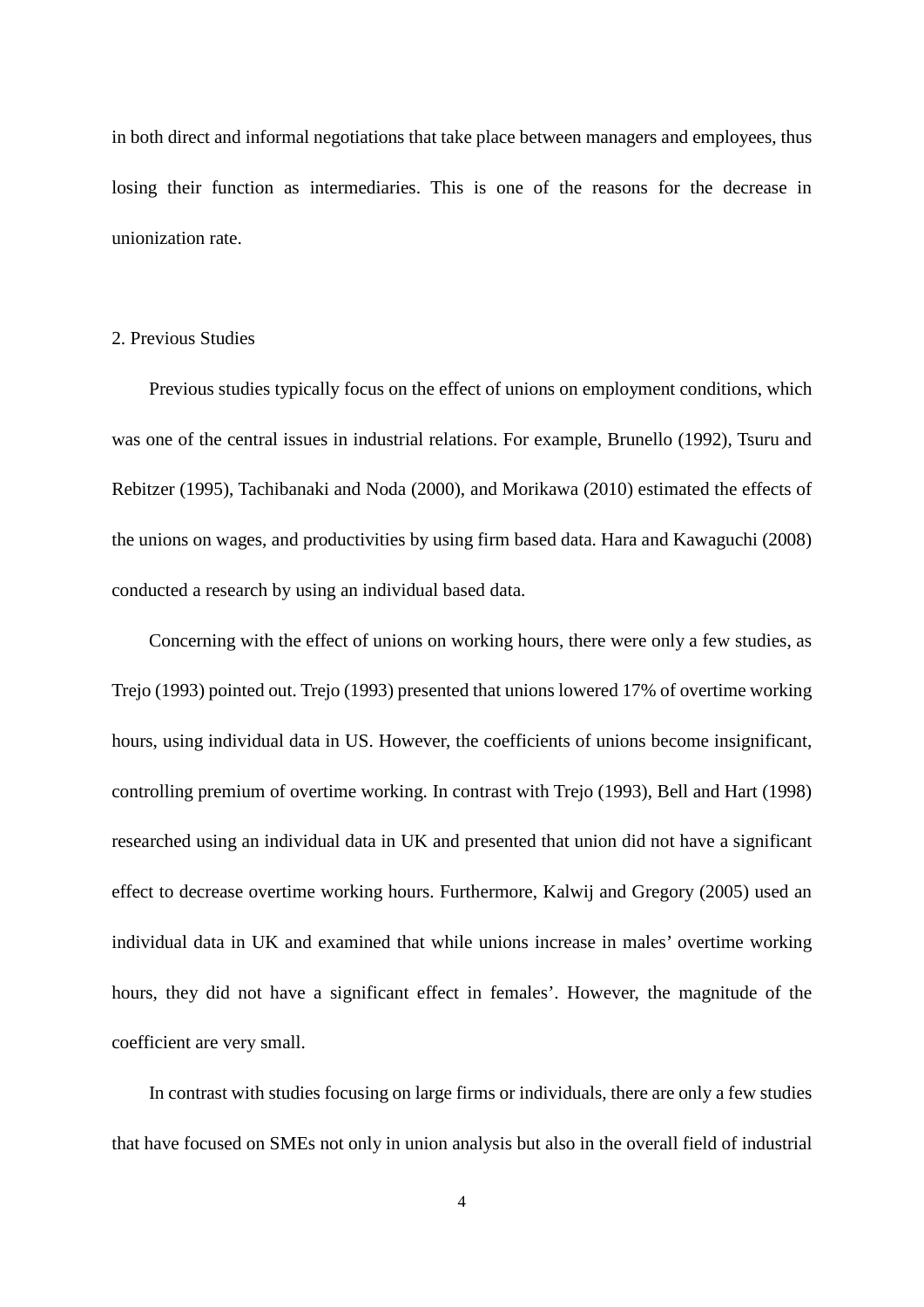relations. According to Wilkinson (1999), previous studies on industrial relations in SMEs are polarized into two groups: the "small is beautiful" and the "bleak house" perspectives. In the former, the Bolton Committee Report (1971) insisted that small firms facilitate close and harmonious working relationships, while Rainnie (1985) criticized the former by arguing that small firms are dictatorially run, with employees suffering from poor working conditions.

Several previous studies presented that unions are less frequently formed in SMEs than in large firms<sup>[2](#page-24-1),[3](#page-24-2)</sup> (Bouquin et al., 2007; Forth et al., 2006; Holten and Crouch., 2014; Van Gyes, 2006; Wilkinson, 1999). One of the factors that unions are less formed is because managers are averse to unions, with it being known to be detrimental to the management. Forth et al. (2006) presented that managers in SMEs preferred direct communication between managers and employees, and they had a negative impression toward unions. Marlow (2003) indicated that 93% of managers favored open door policies; they had a policy of "informal discussion and resolution of workplace problems." Ram et al. (2001) insisted that managers in SMEs may attempt to eliminate the unions' voice, considering that unions undermine and disrupt the familial atmosphere. Moreover, Van Gyes (2006) compared the country-level differences in employee representations such as unions and work councils in European countries. He also showed that the strong adversarial attitude against unions is common among managers in SMEs. In addition, although working conditions tend to be worse in SMEs, job satisfaction is most of the time higher, reducing the tendency for employees to organize unions. Wilkinson (1999) showed that the aversion of managers in SMEs toward unions discourage unions to be organized.[4](#page-24-3)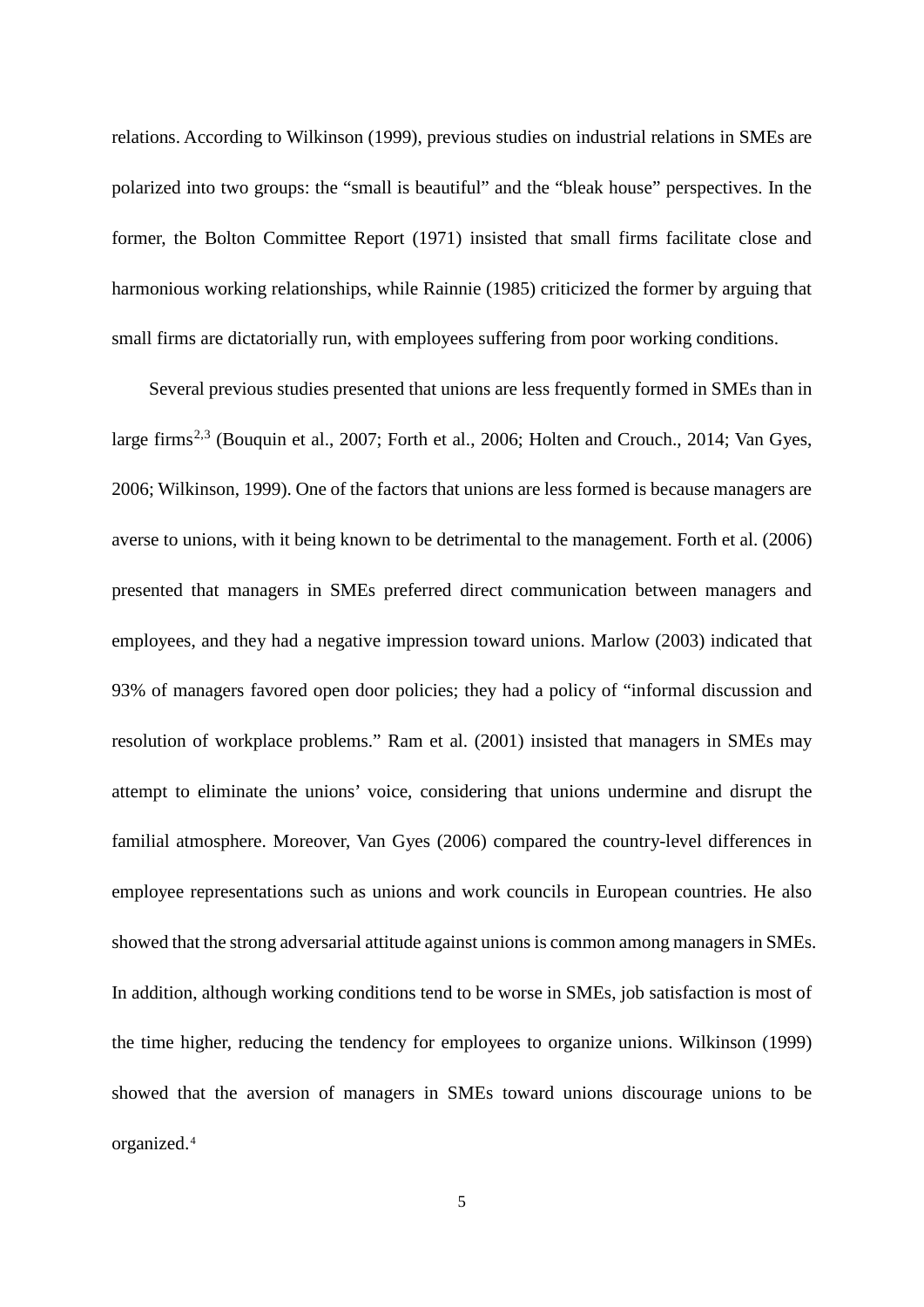Recently, studies that focus on the effects of unions have been accumulated, considering the change in trend from the collective voice that empowers unions, to the direct voice that courses through between managers and employees. Bryson (2004) examined the proposition that union voice was more effective to encourage fair treatment than direct voice, although he could not obtain a significant result. Bryson et al. (2013) analyzed the effects of the direct nonunion voice versus the collective union voice on the work outcomes such as turnover rate, labor productivities, and financial performances. Their results indicated that the coexistence of the direct non-union voice and the collective union voice, which was labeled as the "dual-system," was better than non-union only regimes. Pohler and Luchak (2014) examined whether highinvolvement work practices (HIWPs) are a substitute for unions, and they reported that job satisfaction is maximized under the combination of unions and HIWPs; they even added that the latter complemented with unions.

Previous studies have revealed the following: Few studies focused on the effect of unions on labor conditions in SMEs, since unions are formed less in SMEs than in large firms in Western countries as well as in Japan. One of the reasons why unions are less formed in SMEs is the aversion of managers toward unions. Furthermore, recent works in this field showed that managers prefer direct communication with employees rather than the negotiation with a union. Some studies also examined whether non-union voices such as HIWPs can substitute for unions.

I examine the effects of unions on employment conditions in Japanese SMEs. I also divide the employment conditions into whether uniform improvements are possible or not, showing how flexible unions can deal with the problems, which are necessary to improve business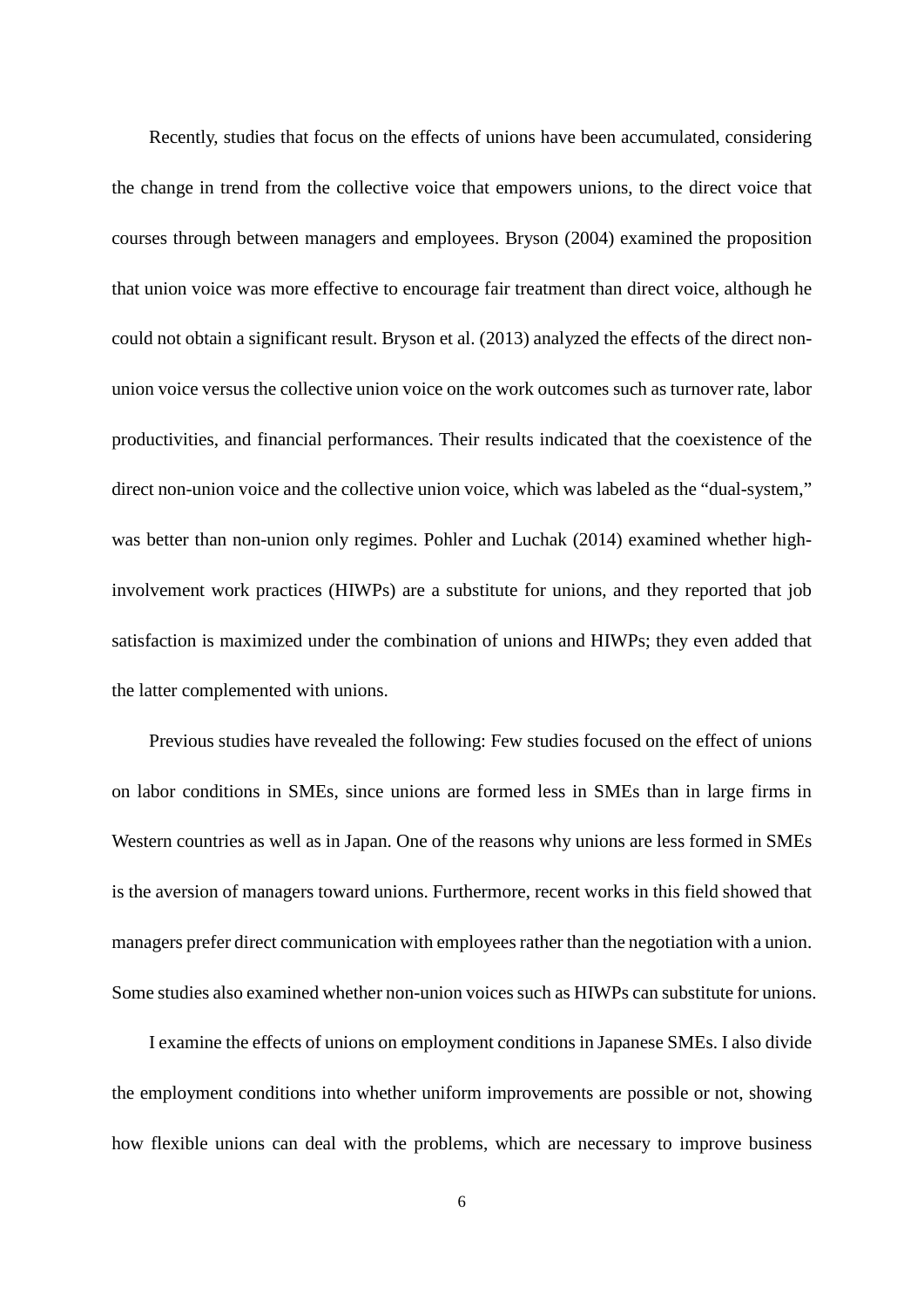operations while considering the workers' best interests to efficiently allocate workload.

#### 3. Industrial relations in Japan

The previous section discussed that managers in Western SMEs are adversarial to unions because they cause interruptions in their management, so they prefer an informal and more direct communication between managers and employees. However, caution should be exercised in applying this approach in the context of Japanese industrial relations because the firms themselves organize Japanese unions. This means that unions are not treated as outsiders to the firms. Aoki et al. (1997) presented that in the absence of corporate control through the active market, managers can maintain a long lasting harmonious relationship with employees, which enhances labor productivity. Moreover, in Japan, many department heads, board members, and even some presidents, have not only been union members in the past but have also played important and active roles in these organizations (Jacoby, 2005). Thus, even though unions are not favored in Western countries owing to its nature to interrupt management, it may not be directly applied to Japan.

Behind the harmonious labor-management relationship in Japan, previous studies have been conducted to examine the hypothesis that unions facilitate the communications between managers and employees and are able to reallocate labor force efficiently, which contributes to enhancing labor productivity. Koike (1988) and Kato and Morishima (2002) discussed that unions are significant in facilitating the communication between managers and employees. Morikawa (2010) showed that the presence of unions has significant positive effects on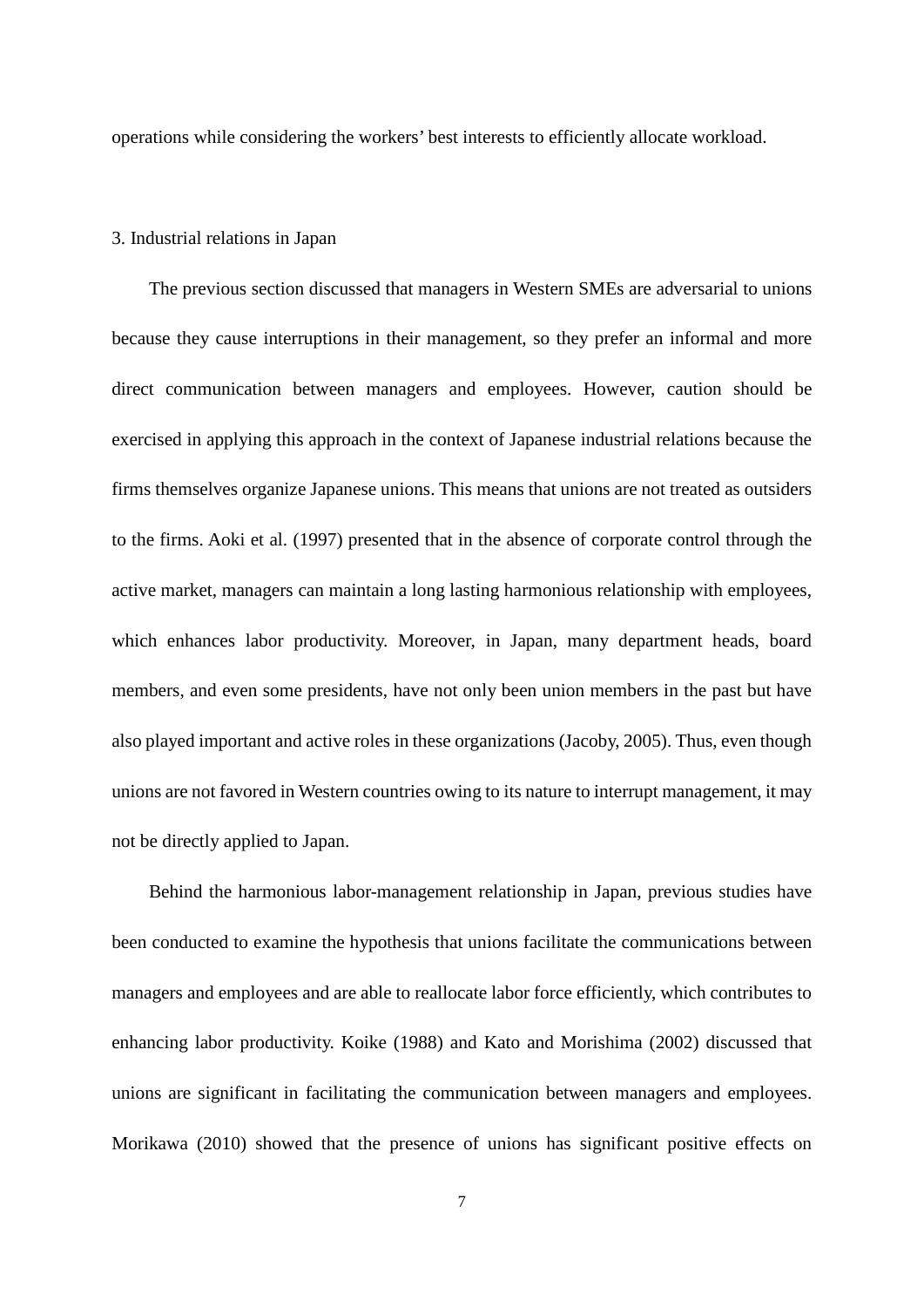productivity and wage.

However, as these researchers conducted studies using mainly large firms, it was difficult to apply their conclusions to SMEs directly. In Japan, since the employment conditions and customs in SMEs are sometimes influenced by large firms, we may understand the comprehensive industrial relations in Japan by focusing on large firms. However, the unionization rate is decreasing and prominently low in Japanese SMEs. This trend is generally explained by external causes such as an increase in the number of part-time job workers due to service industrialization, and very few studies attribute to problems inherent in unions. Only external causes cannot sufficiently explain the reasons for the decrease in the unionization rate. Thus, by focusing on Japanese SMEs, I will examine the significance of unions by clarifying what kinds of employment conditions unions can improve.

# 4. Data

Here, I explain the data, definitions of variables, and descriptive statistics. I use the data from "The Survey on Labor Situation of SMEs"[5](#page-25-0) conducted by National Federation of Small Business Associations (Chuo-Kai) in 2013 and 2016. These surveys aim at firms that have less than 300 employees (less than 100 employees in wholesale and service industries, less than 50 employees in retail). In 2013, the number of targeted firms was 40,606, out of which the number of respondents was 19,091 (the ratio of valid responses: 47.0%). In 2016, the number of targeted firms was 40,846, while the number of respondents was 18,873 (the ratio of valid responses: 46.2%). Since the ratio of valid responses is nearly 50%, the data are trustworthy.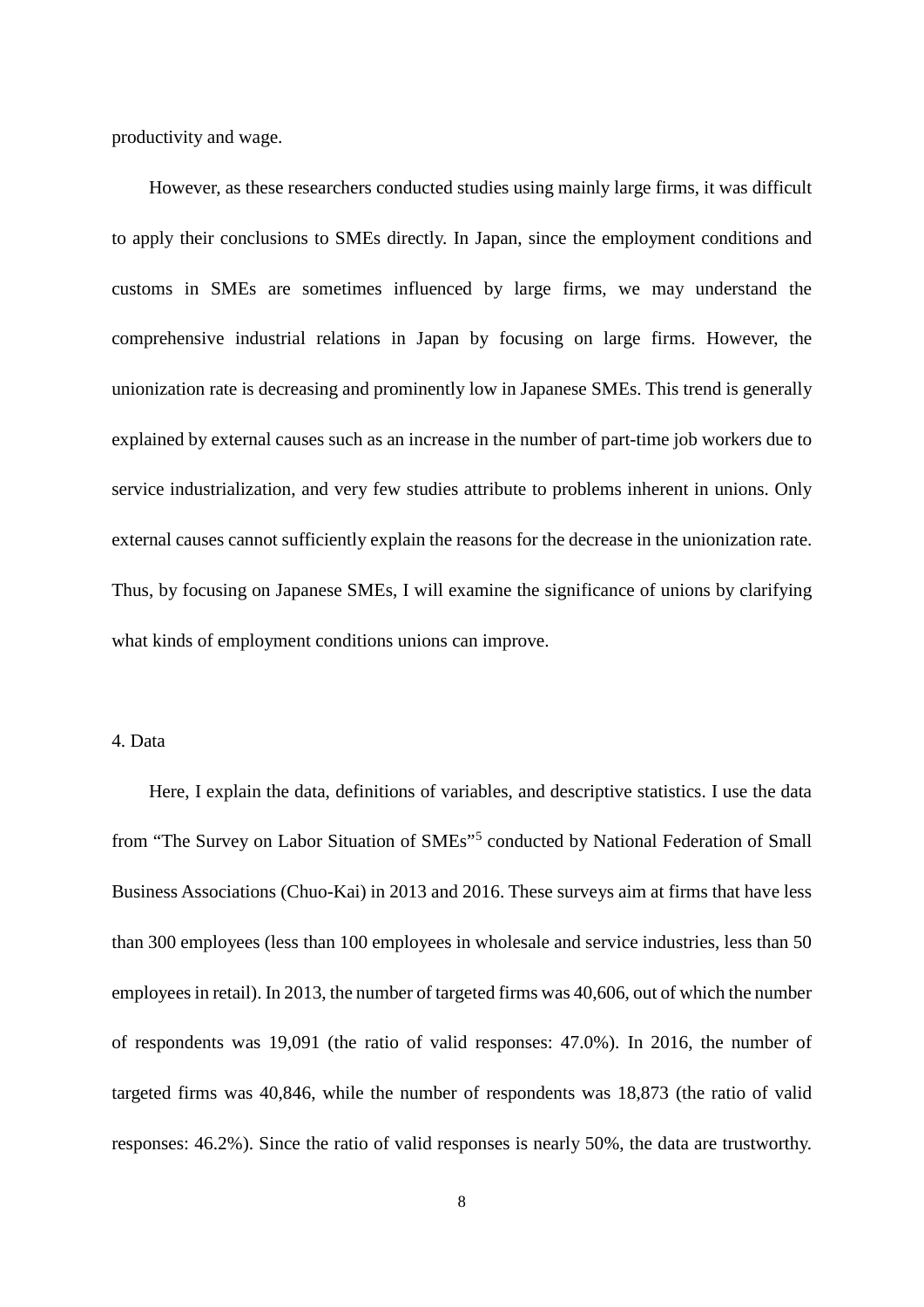As aforementioned, since unions are less organized in SMEs, a sufficient sample size is necessary to analyze unions in SMEs.

Next, I explain the model used for estimating the effects of unions on employment conditions as follows:

 $y_i = \beta_0 + \beta_1$ union<sub>i</sub> +  $\beta_2 X_i + \beta_3$ industry dummy +  $\beta_4$ district dummy + u<sub>i</sub>

$$
(1)
$$

where  $y_i$  represents the outcome variables; for outcome variables, I use normal working hours, the average days of paid leave and its use per employee, wage rise, monthly overtime working hours per employee, and the rate of employees who work overtime for more than 45 and 60 hours per month.<sup>[6](#page-26-0)</sup>  $X_i$  is a vector of explanatory variables, which consist of the number of regular employees (female and male), state of management, plans to extend business, problems in management, and plans to hire new employees. In addition, I use regional and industrial dummies, as well as clustered robust standard errors, considering the correlation among industries.

Table 2 shows the descriptive statistics. The values of union firms are significantly higher than those of non-union firms in terms of normal working hours, paid leave, and wage rise dummy. The values of union firms are also higher than those of non-union firms in terms of monthly overtime working hours and the rate of employees who work overtime for more than 45 and 60 hours per month. These are the results of only t-test, not considering that the overtime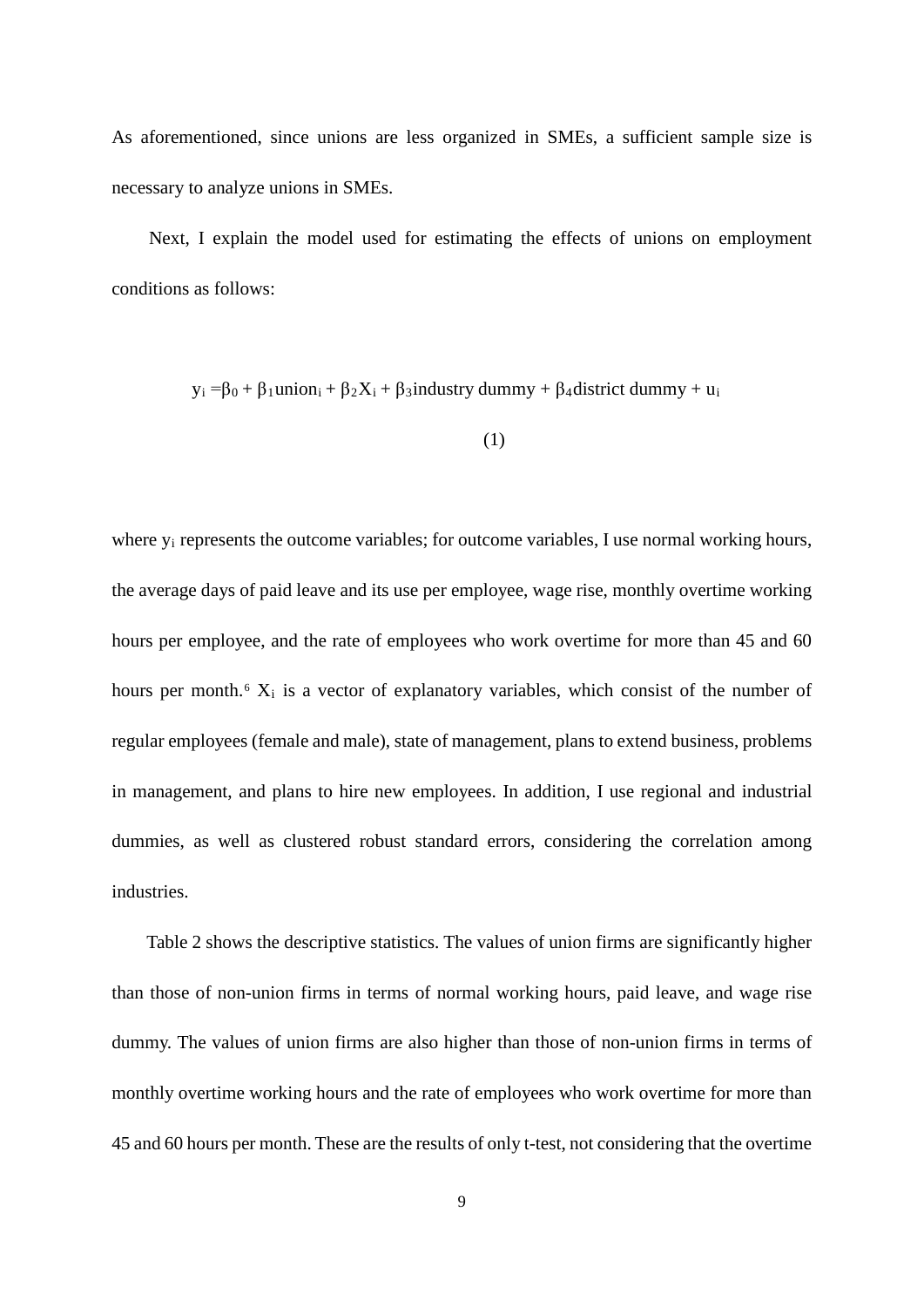working hours may be longer in large firms, and the inverse causality that unions might be organized in firms where employees often have to work overtime. In the following analyses, I show estimates considering these possibilities.

# 5. Results

### 5.1. Effects of unions on normal working hours, paid leave, and wage increase

Here, I estimate the effects of unions on employment conditions. Table 3 shows the effect of the existence of unions on weekly normal working hours. The coefficients of unions are significantly negative, indicating that unions lower weekly normal working hours by 0.33 working hours per week. It is robust to estimations, as columns [1]–[3] show. Table 4 shows the results of paid leave. Columns [1]–[3] show the results of the given days of paid leave, while [4]–[6] show the results of the used days of paid leave. The coefficients of unions are positively significant in all columns. Unions lower 0.80–0.86 days in the given paid leave, while 0.68–0.73 days in the use of paid leave. Furthermore, Table 5 shows the effects of unions on wage. The coefficients of unions are positively significant in all columns. This indicates that unions increase the possibility of a rise in employee wages by 13%–15%.

In short, unions lower weekly normal working hours, increasing the given and the used days of paid leave and wage. As these results are consistent with that of Freeman and Medoff (1984), the effects of unions in the case of Japanese SMEs is confirmed.

### 5.2. Effects of unions on overtime working hours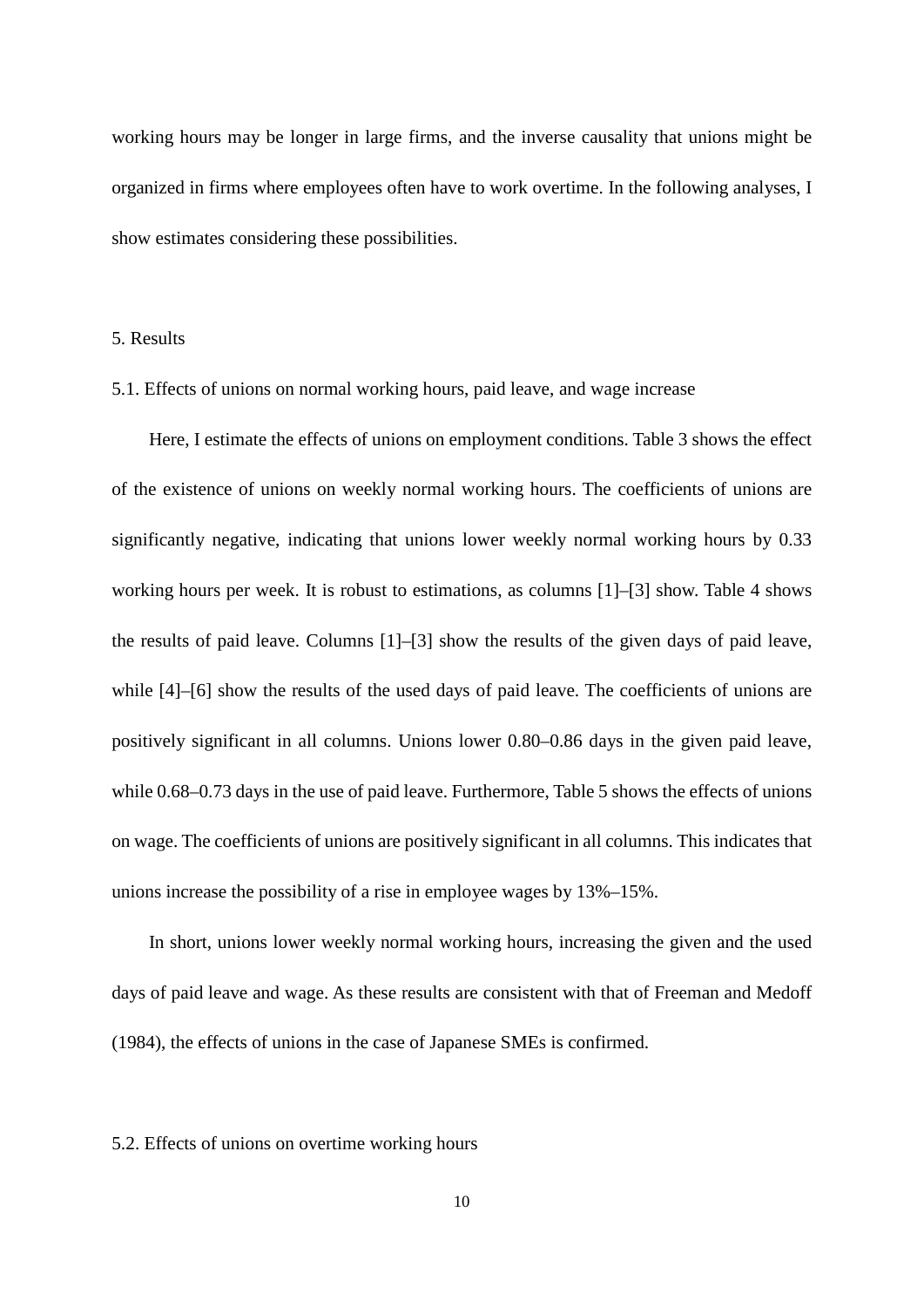Next, I examine the effects of unions on overtime working hours. Since 20% of all the firms have zero overtime working hours, I used Tobit model to deal with censored problems; columns [1] and [2] of Table 6 show the results. The coefficient of  $\sigma$  is significant, which implies that the Tobit estimation is appropriate. Although not significant, the coefficients of unions are positive, indicating that unions encourage employees to work overtime, which contrasts with the result Trejo (1993) showed.

The above result signals the problem of endogeneity due to inverse causality, which implies that those firms who allow employees to work overtime longer tend to have unions. To deal with this endogeneity problem, I used an instrumental variable (IV) method using the 2013 data. The IVs were obtained via a questionnaire involving how older workers are hired and a questionnaire on the voter ratio of proportional representation by regions either in the 2009 house of representative elections and in the 2010 house of councilor elections. The questionnaire indicating how the elderly are hired had the choices of the elderly being directly introduced from a business partner, a parent firm, or through a public employment service. Binary variables are constructed for each result.<sup>[7](#page-26-1)</sup> The reason for using these variables as instruments is because those who are hired this way may have already had a knowledge of unions where they worked before, and so they too facilitate the formation of unions. However, there is no direct relationship between the way they are hired and the overtime working hours. The reason for using the ratio of voters for pro-labor parties such as Democratic Party, Social Democratic Party, and Communist Party is that the higher voting rates would lead to more representatives. The existence of representatives in the areas facilitates the formation of unions.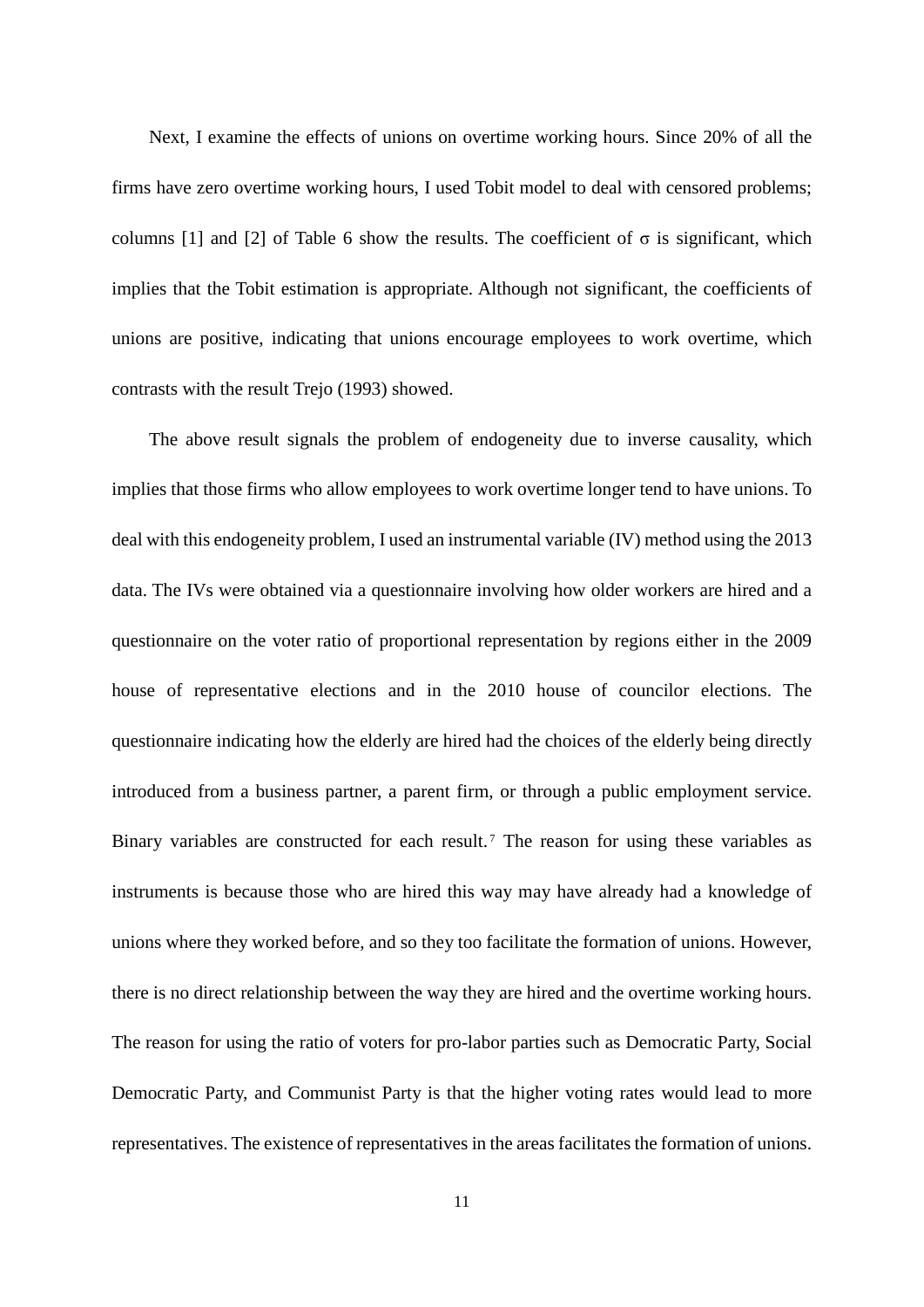Furthermore, the regions where electorates vote for these parties may have an inclination toward unions.

Columns [3]–[5] of Table 6 show the results of the IV estimation. Column [3] is the result of using all nine instruments. The Hansen's J statistic for over identification is not significant, accepting the null hypothesis that all of the instruments are exogenous. The coefficients of unions became negative after dealing with the endogeneity, and this is supported by previous studies. However, the Kleibergen-Paap Wald F statistic is less than 10, suggesting that it might have the problem of weak instruments, which requires caution to interpret the results. To deal with weak instruments, I choose instruments for F values to be higher, considering the problem of over identification. Column [4] is the result with regional voting rates as instruments. Although the F value became higher, the coefficient of unions decreased and became significant only at the 10% level. Column [5] is the result of using the regional voting rates of Social Democratic Party and Communist Party as instruments. Although the F value became 9.67 (i.e., close to 10), the coefficient is not significant.

These results show that if I consider an inverse causality that longer overtime working may facilitate the formation of unions, the positive relationship between unions and overtime working disappears. However, I could not show that unions may decrease overtime workings.

#### 5.3. Effects of unions in improving overtime working

As aforementioned, there is a positive correlation between unions and overtime working hours. Considering the endogeneity, I cannot show a robust result that unions lower overtime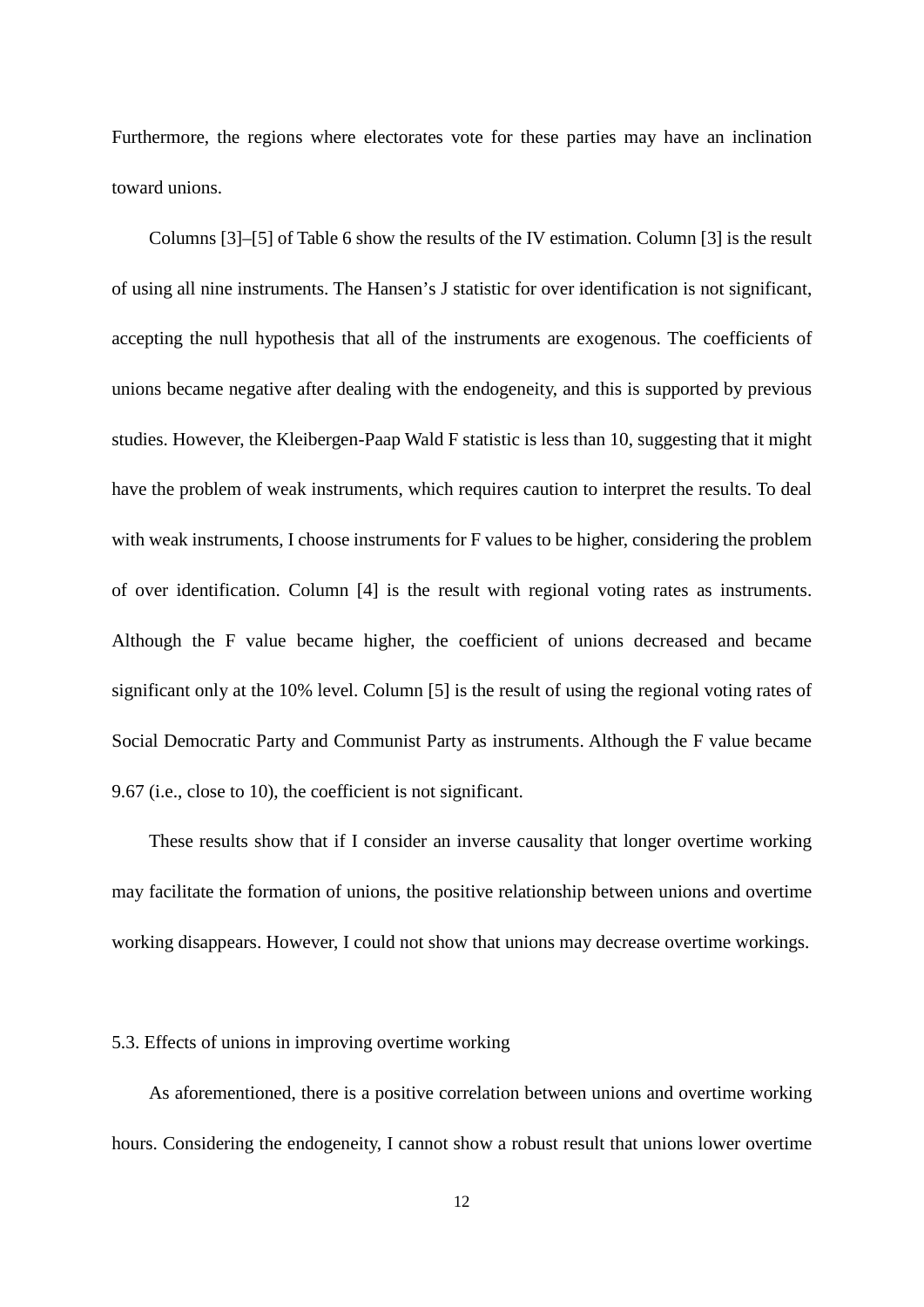working hours. However, even if unions cannot decrease overtime hours on average, they might be effective in decreasing extreme overtime workload.

Therefore, I use dependent variables as how often firms have employees who work overtime more than 45 and 60 hours per month. The answer choices are "1. Almost every month, 2. About once every three months, 3. Rarely, 4. Not at all." A higher value implies lower overtime working hours. Columns [1] and [2] of Table 7 show the results. The coefficients of unions are negative, but not significant for both equations. In other words, unions in firms are correlated with those firms which have employees whose overtime working hours are more than 45 and 60 hours (p values: 0.11 and 0.12). It implies that unions do not improve extreme overtime working hours. Furthermore, I estimate by using binary variables whether firms have employees who work overtime for 45 and 60 hours almost every month. Columns [3] and [4] show the results; column [4] shows that unions are positively correlated with firms that have employees working more than 60 hours overtime. Thus, unions might be correlated with extreme overtime workers whose overtime exceed more than 60 hours almost every month.

These results may also have the endogeneity problem in that employees who work excessive overtime might facilitate unions. To deal with this problem, I examine the effects of unions on firms' initiative to reduce overtime working via a questionnaire using the 2013 data. For the estimation, I use the following question: "Is your firm tackling to reduce overtime work?" The responses are "1. We are tackling positively, 2. We are tackling to some extent, 3. We are not tackling, 4. No overtime work." I exclude "4. No overtime work" from estimations and use an ordered probit model. The results are shown in columns [5], [6], and [7]. The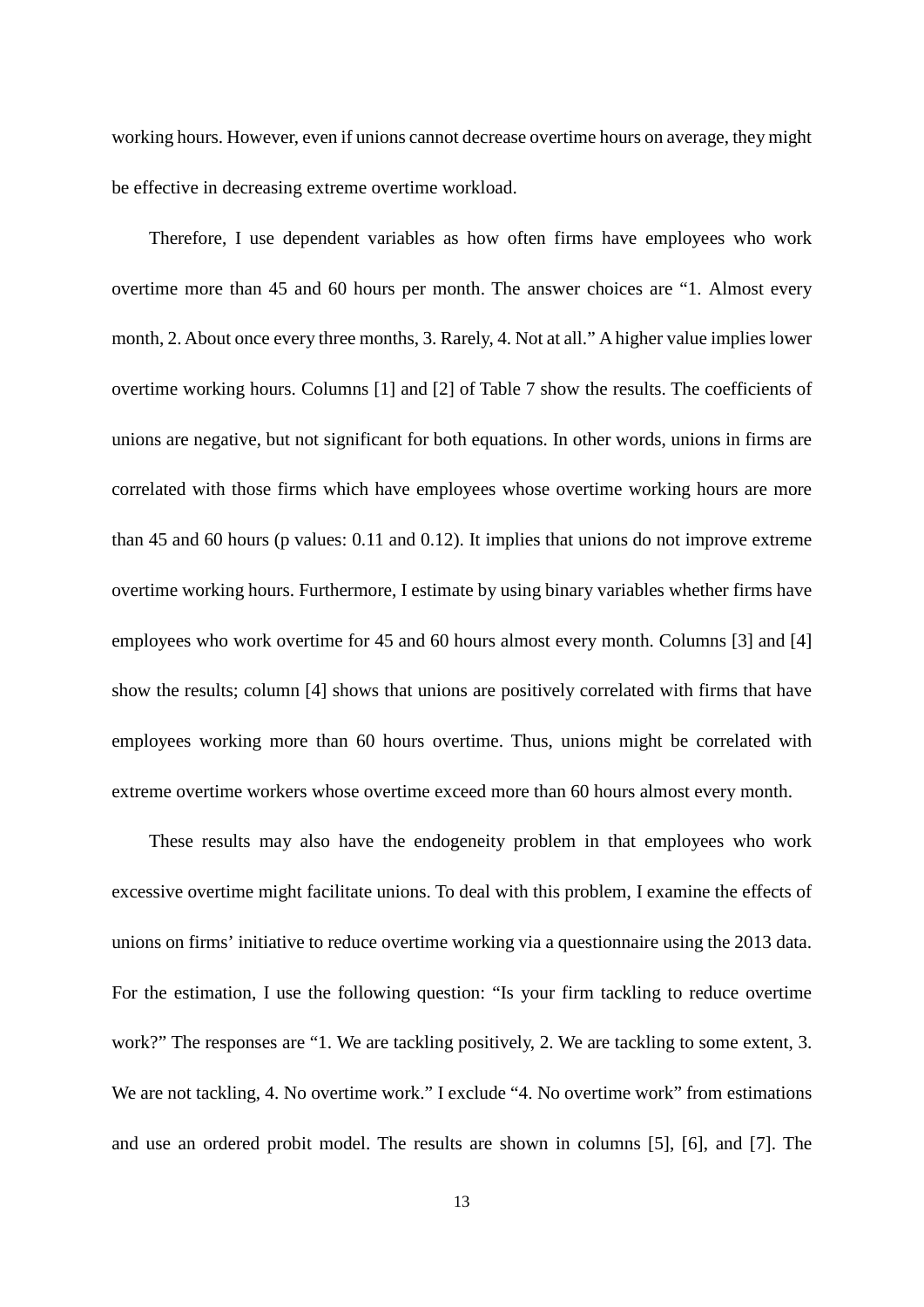coefficients of unions are not significant, although negative. Thus, I conclude that unions are not effective to reduce overtime working.

# 6. Discussion

The results from the previous sections show that, on the one hand, unions lower normal working hours, increase the given days of paid leave and its use, and facilitate wage rise. On the other hand, unions are positively correlated with overtime working hours, even after adding control variables, although their coefficients are not significant. In other words, I could not show that unions lower overtime working hours, even after using IV method to control for the endogeneity problem. Moreover, unions are positively correlated with those who work 60 hours overtime, and are not effective to reduce of overtime working hours in firms. Thus, the effects of unions are quite different on normal working hours, paid leave, wage increase, and overtime working hours.

I present three reasons for the above results. First, since employees can share the same interests in improving normal working hours, paid leave, and wage increase, they can cooperate with each other to demand from managers. However, this cannot be applied to overtime work. Since SMEs in Japan take on many jobs as subcontractors from large firms, they cannot adjust their burden by themselves, being impeded by the amount of their workload. It is necessary to adjust the interests among employees to reduce some of employees' overtime working hours. Although unions are effective to demand from managers to improve their working conditions uniformly, they are not effective to manage the interests among employees. As Ram et al.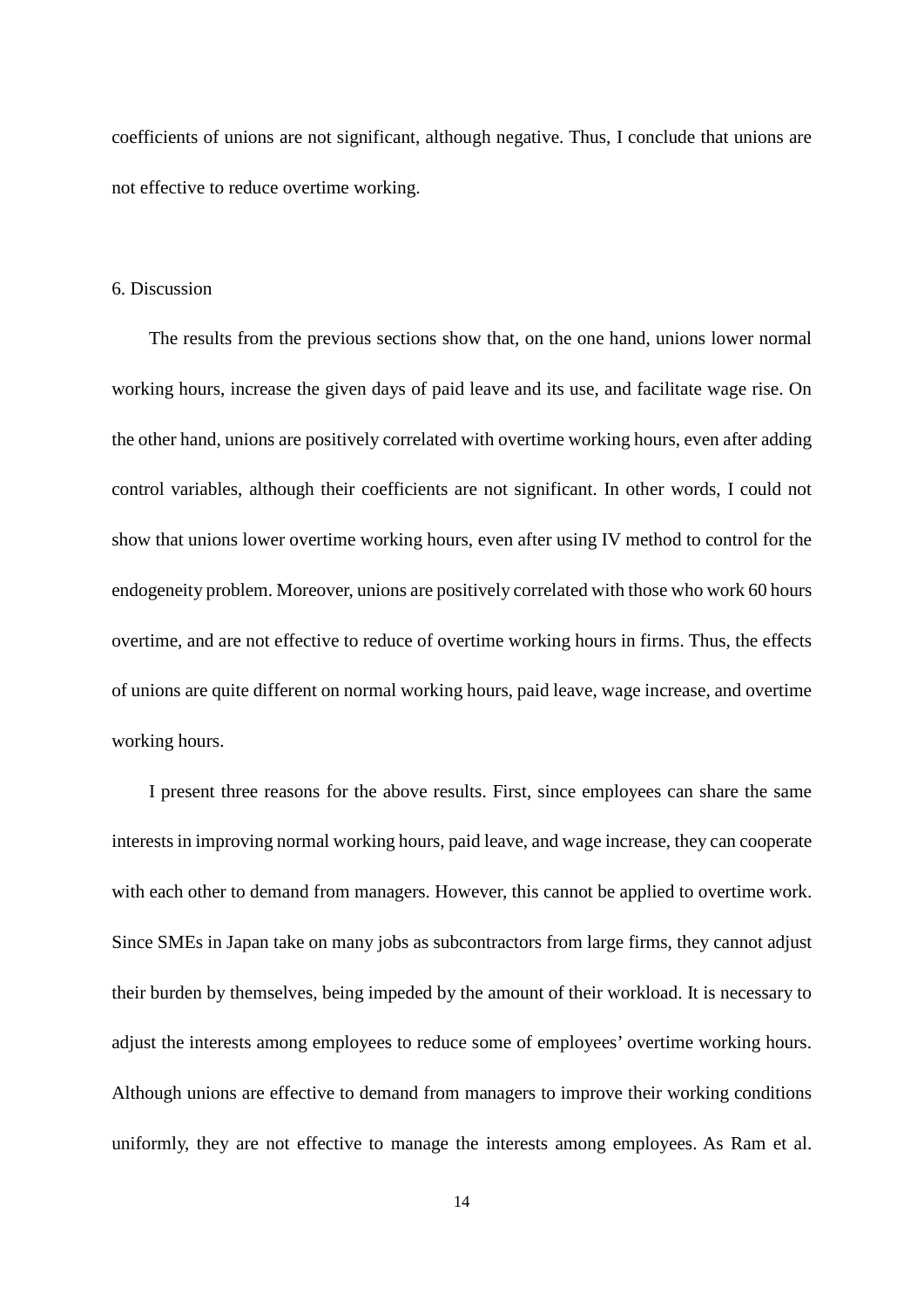(2001) point out, since SMEs are more flexible to change working hours by personal reasons than large firms are, they can resolve the problem of working hours without unions. Previous studies also suggest that due to the decrease in unions' influence, employment relations have changed from industrial relations to human resource management. Unions also cannot sufficiently respond to personal interests among employees in Japanese SMEs.

Second, in Japan, unions mainly aim to protect stable employment and may not sufficiently focus on reducing overtime working. Labor costs consist of the product of hourly wage, numbers of employees, and working hours. The adjustment of labor costs needs to change in any of these three factors. In Japan, managers adjust working hours to protect employment, and unions also implicitly admire this adjustment. Furthermore, job descriptions are not rigid and managers' discretionary power to assign employees in jobs and the places where employees work is admired widely in Japan. However, it is difficult for managers to fire employees because of losing their tasks. Unions also implicitly admire the flexible job descriptions and longer overtime working hours to ensure a stable employment.

Third, according to Article 36 of Labor Standards Act, an employer can enter into a written agreement either with a labor union organized by a majority of workers at the workplace or with a person representing a majority of workers. It means that if there is a union comprising a majority of workers, managers can easily enter into an agreement with the union, which may facilitate overtime working.

#### 7. Conclusion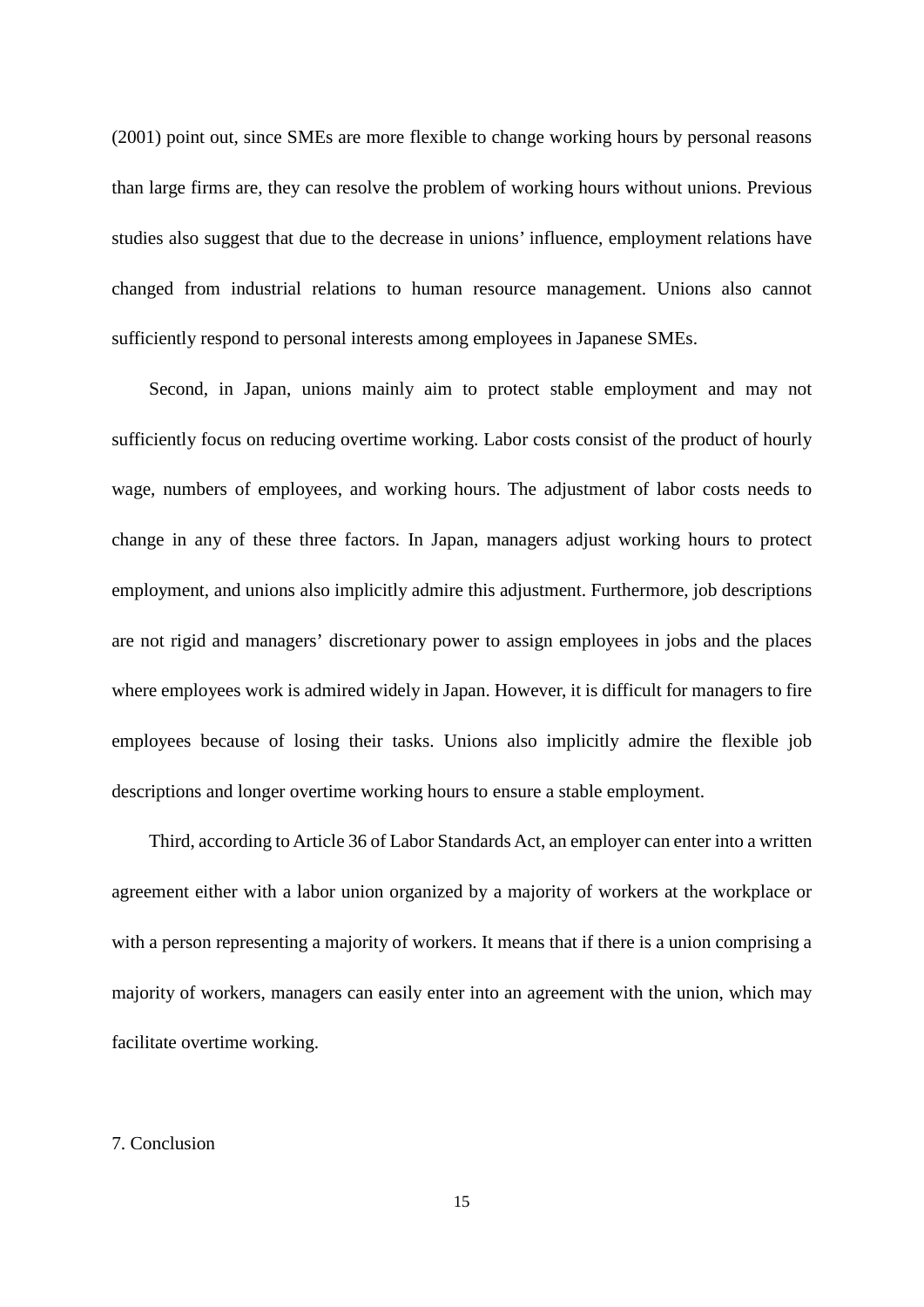In summary, unions are effective to decrease normal working hours, increase the given days of paid leave and its use, and increase wage. These results are more or less consistent with previous studies that mainly analyzed large firms. However, I could not confirm that unions improve overtime working hours. Some estimations show that unions are positively correlated with longer overtime working hours.

The contributions of this study are as follows. First, few previous studies analyzed the effects of unions on working hours in SMEs, while many studies analyzed the effects of unions on wages and productivities in large firms or using an individual data. This article indicates that unions do not have a significant effect to decrease overtime working hours in Japanese SMEs.

Second, the reason for lower unionization rate is considered to be the increasing share of employees who work in service industries and part-time workers who do not tend to participate in unions. However, besides this reason, I examined that behind the changing employment relations from collective industrial relations to informal human resource management, unions cannot respond to adjust the interests among employees, which may be the inherent reason why unionization is decreasing. This study also shows that unions facilitate wage increase. Since it is difficult for firms to increase wage without improving productivity, I will not deny the importance of unions' communication between managers and employees (see Koike, 1988; Kato and Morishima, 2002; and Morikawa 2010).

Third, as the Japanese government is currently promoting "work-life balance" and is trying to make reforms to reduce overtime working, this has become an important issue in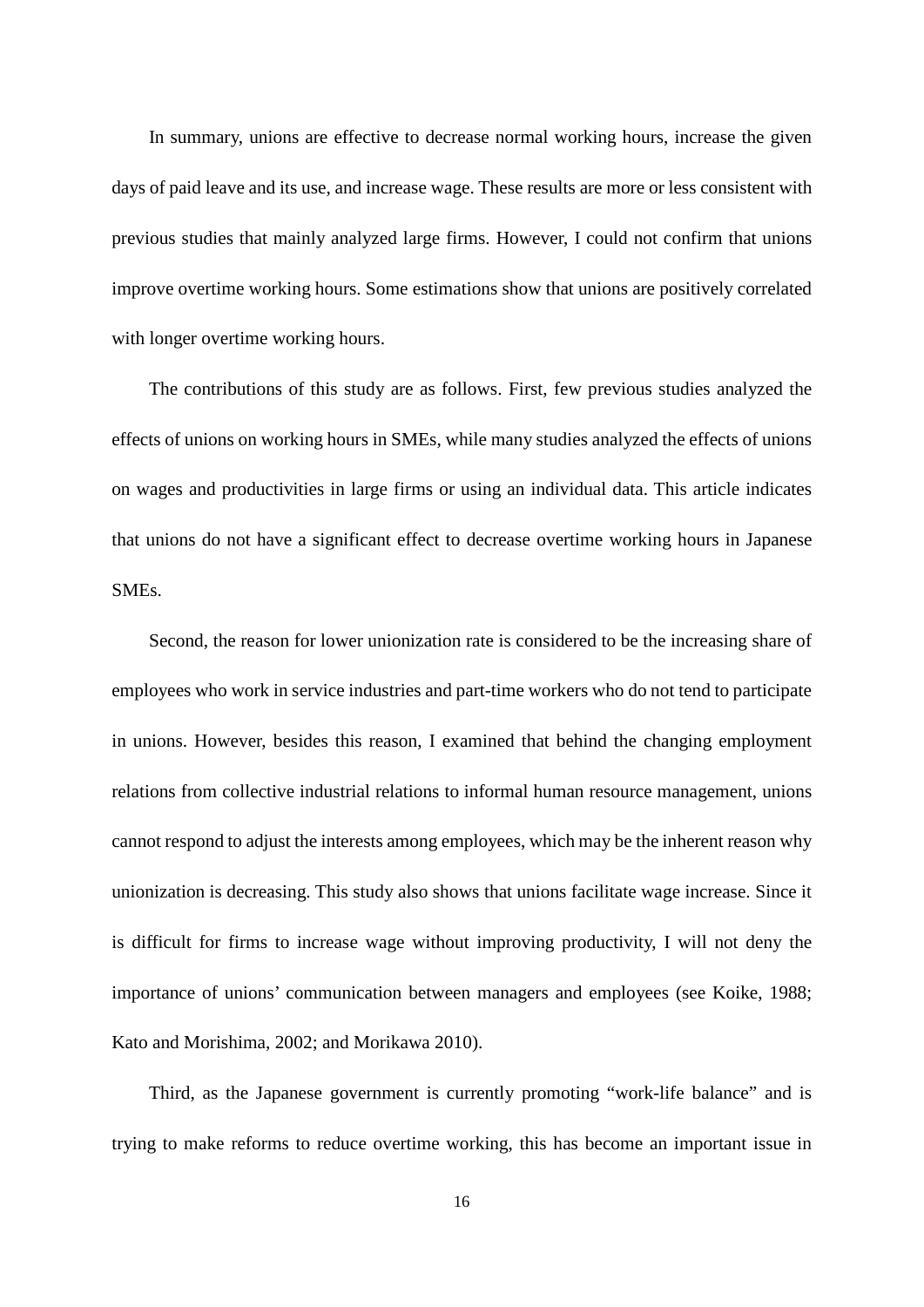Japan. Thus, the results that unions in SMEs cannot sufficiently deal with this problem have a policy implication to reduce overtime working.

This paper has also limitations as follows. First, it is useful to analyze in terms of large firms to confirm whether these results can be applied in large firms. One of the reasons why unions are not effective in reducing overtime working is that SMEs cannot reallocate their jobs, as their jobs are fixed and different from large firms. Second, it is useful to focus on differences in firm ownership structure such as family and non-family firms. Third, although I use the IV method to deal with the endogeneity caused by inverse causality, it may not be adequate. These are some of the challenges for future research.

#### **REFERENCES**

- Aoki, Masahiko., Kim, Hyung-Ki., and Okuno-Fujiwara, Masahiro. 1997. *The Role of Government in East Asian Economic Development: Comparative Institutional Analysis*, Oxford: Clarendon Press.
- Bell, David. N.F and Hart, Robert. A. 1998 "Working time in Great Britain, 1975-1994" *Journal of the Royal Statistical Society. Series A* Vol.161, pp. 327-348
- Bolton Committee Report. 1971. *Report of the Commission of Inquiry on Small Firms*, chaired by J.E. Bolton, Cmnd 4811, HMSO, London.
- Bouquin, Stephen., Leonardi, Salvo., and Moore Sian. 2007. *Employee representation and voice in small and medium-sized enterprises*. An introduction to the SMALL project.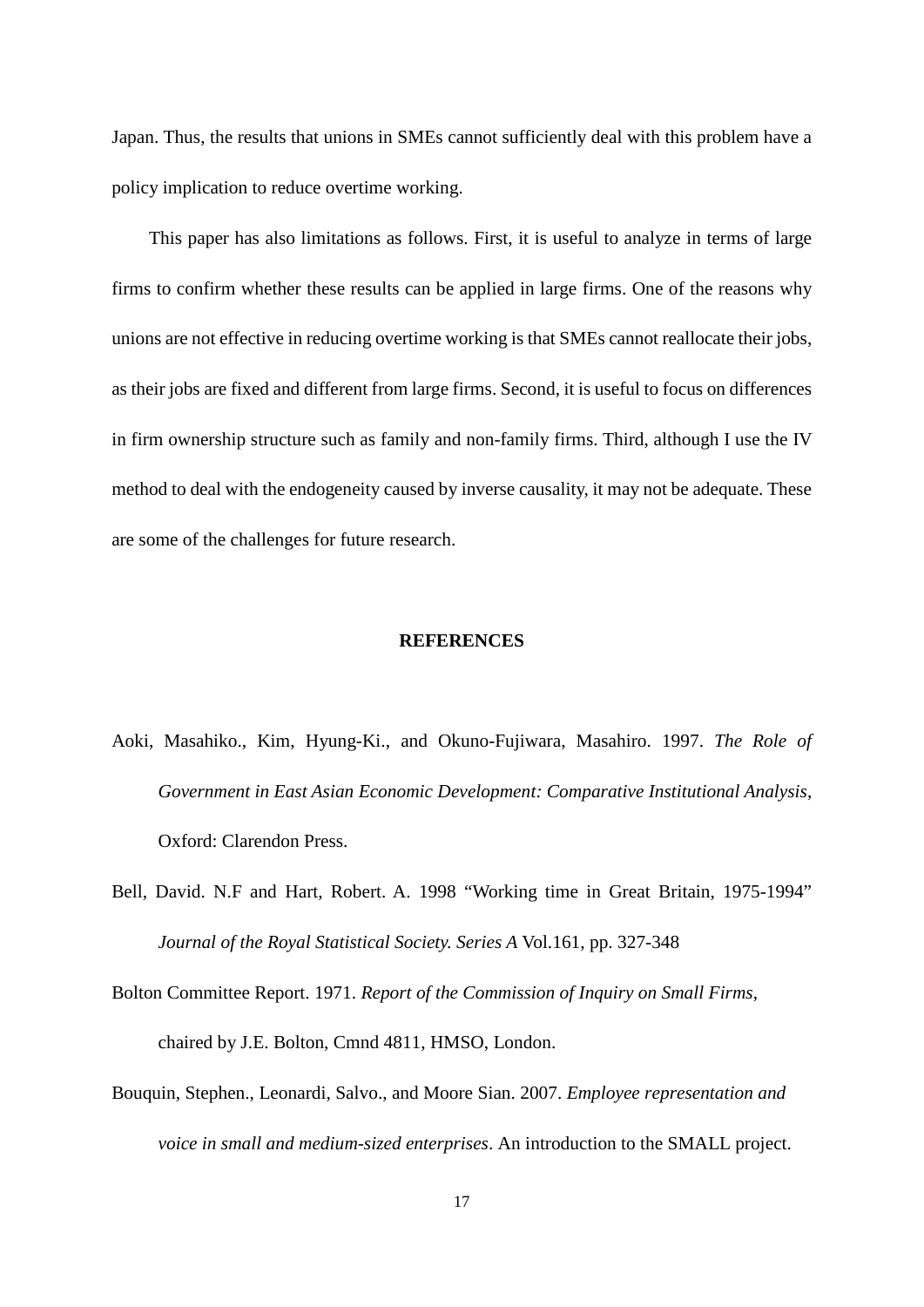In: SMALL: Representation and Voice in Small and Medium Sized European Enterprises: Monitoring Actors, Labour Organisations and Legal Frameworks. 5th Framework Programme, pp. 19–28.

- Brunello, Giorgio. 1992. "The Effect of Unions on Firm Performance in Japanese Manufacturing." *Industrial and Labor Relations Reviews* vol. 45(3): 471-487,
- Bryson, Alex. 2004. "Managerial responsiveness to union and non-union worker voice in Britain." *Industrial Relations: A Journal of Economy and Society* Vol. 43, No. 1, 213- 241
- Bryson, Alex., Willman, Paul., Gomez, Rafael., and Kretschmer, Tobias. 2013. "The Comparative Advantage of Non-Union Voice in Britain, 1980-2004." *Industrial Relations: A Journal of Economy and Society* 52, S1: 194-220
- Forth, John., Bewley, Helen., and Bryson, Alex. 2006. *Small and Medium-sized Enterprises: Findings from the 2004 Workplace Employment Relations Survey*, London: ESRC, ACAS and PSI.
- Freeman, Richard. B. and Medoff, James. 1984. *What do Unions do?*, New York: Basic Books.
- Hara, Hiromi., and Kawaguchi, Daiji. 2008. "The union wage effect in Japan." *Industrial Relations: A Journal of Economy and Society* 47(4): 569–590.
- Holten, Ann-Louise, and Crouch, Colin. 2014. "Unions in small and medium-sized enterprises: A family factor perspective." *European Journal of Industrial Relations* 20(3): 273–290.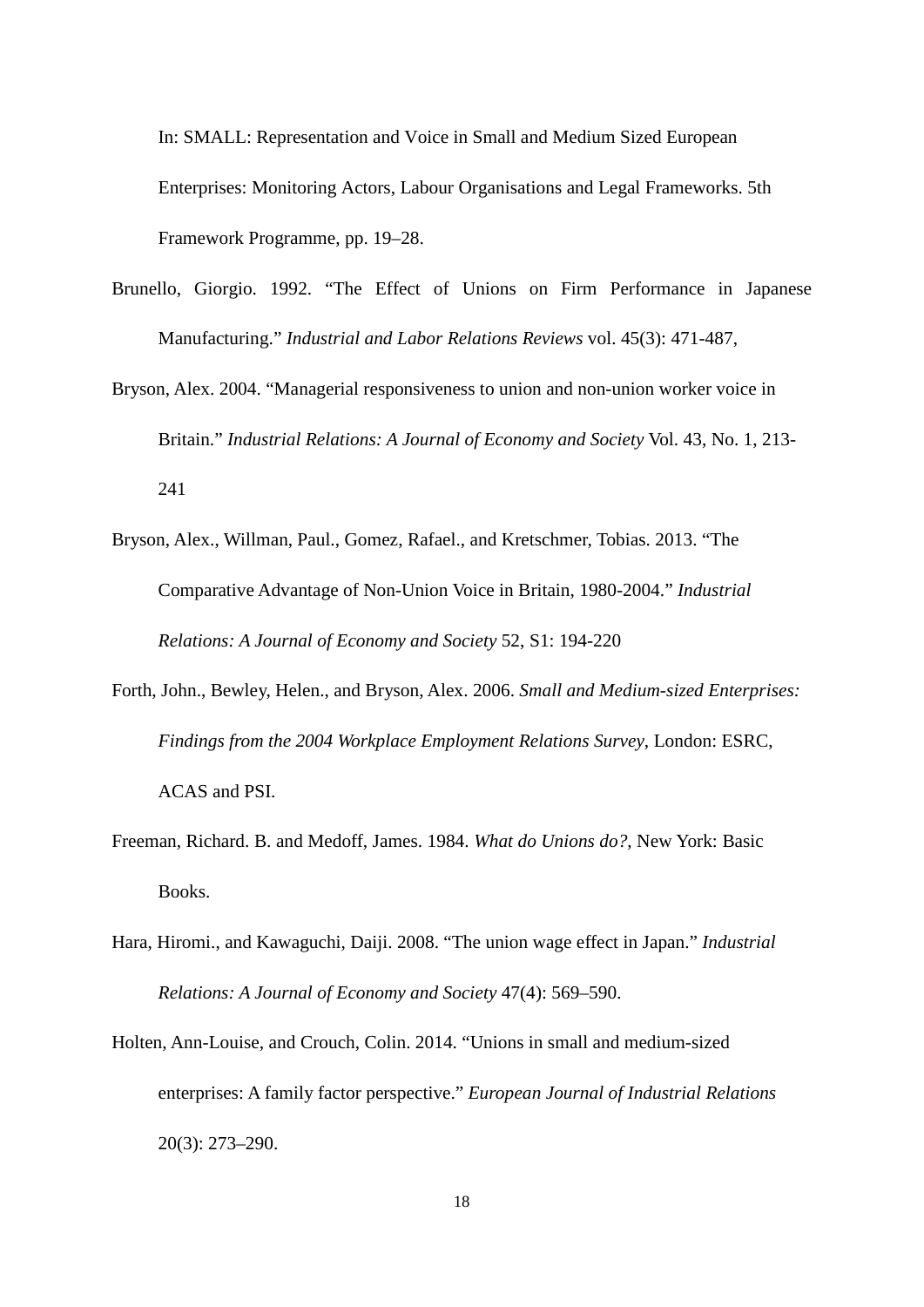Kato, Takao. and Morishima, Motohiko.2002. "The productivity effects of participatory employment practices: Evidence from new Japanese panel data." *Industrial Relations: A Journal of Economy and Society* 41 (4): 487-520.

Kirton, Gill. and Read, Ian. 2007. Inequalities in Europe's SMEs: The Challenges for a trade union agenda. SMALL: Representation and Voice in Small and Medium Sized European Enterprises: Monitor Actors, Labour Organization and Legal Framework Programme, pp. 100-110.

- Jacoby, Sanford. M. 2005. *The Embedded Corporation: Corporate Governance and Employment Relations in Japan and the United States*, Princeton and Oxford: Princeton University Press.
- Kalwij, Adriaan S. and Gregory, Mary. 2005. "A Panel Data Analysis of the Effects of Wages, Standard Hours and Unionization on Paid Overtime Work in Britain" *Journal of the Royal Statistical Society. Series A* Vol.168, No.1, pp.207-231
- Koike, Kazuo. 1988. *Understanding Industrial Relations in Modern Japan*, Houndmills Basingstoke, Hampshire and London: The Macmillan Press LTD.
- Marlow, Susan. 2003. Formality and Informality in Employment Rotations: The Implication for regulatory Compliance by Smaller Firms. Environment and Planning C: Politics and Space, Vol.21: 531-547.
- Morikawa, Masayuki. 2010. "Labor Unions and Productivity: An Empirical Analysis Using Japanese Firm-Level Data." *Labour Economics* 17(6), pp.1030-1037.

Moule, Chris. 1998. "Regulation of Work in Small Firms: A View from the Inside. Work."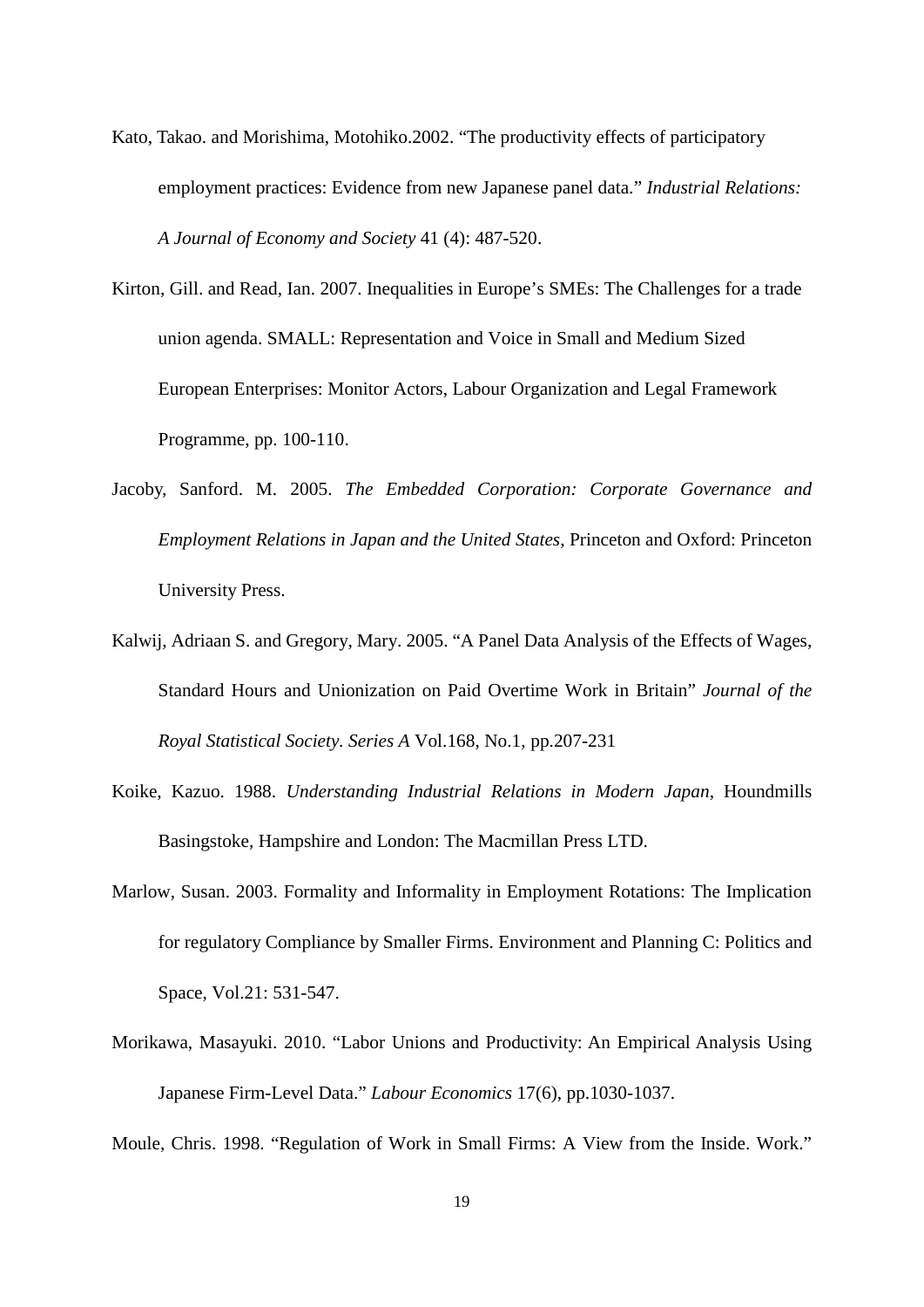*Employment and Society* Vol. 12, No. 4 (December): 635-653.

- Noda, Tomohiko., and Hirano, Daisuke. 2013. "Enterprise unions and downsizing in Japan before and after 1997." *Journal of the Japanese and International Economies* 28: 91- 118
- Ram, Monder. , Edwards, Paul. , Gilman, Mark., and Arrowsmith, James. 2001. "The Dynamics of Informality: Employment Relations in Small Firms and the Effects of Regulatory Change." *Work Employment and Society* 15(4): 845-861.
- Rainnie, Al. 1989. *Industrial Relations in Small Firms: Small isn't Beautiful*, London: Routledge.
- Pohler, Dionne. and Luchak, Andrew.A.2014. "Balancing Efficiency, Equity, and Voice: The Impact of Unions and High-Involvement Work Practices on Work Outcomes." *Industrial and Labor Relations Reviews* 67(4): 1063-1094.
- Tachibanaki, Toshiaki., and Noda, Tomohiko. 2000. *The Economic Effects of Trade Unions in Japan*, London: Macmillan Press Ltd.
- Trejo, Stephen. J. 1993. "Overtime pay, overtime hours, and labor unions." Journal of Labor. Economics, 11, pp.253-278.
- Tsuru, Tsuyoshi. and Rebitzer, James. B. 1995. "The Limits of Enterprise Unionism: Prospects for Continuing Union Decline in Japan." *British Journal of Industrial Relations* 33(3), September, pp. 459-492.
- Van Gyes. G. 2006. *Industrial Relations in Europe 2006* Luxembourg: European Commission.
- Wilkinson, Adrian. 1999. "Employment Relations in SMEs." *Employee Relations* Vol. 21, No. 3:206-217.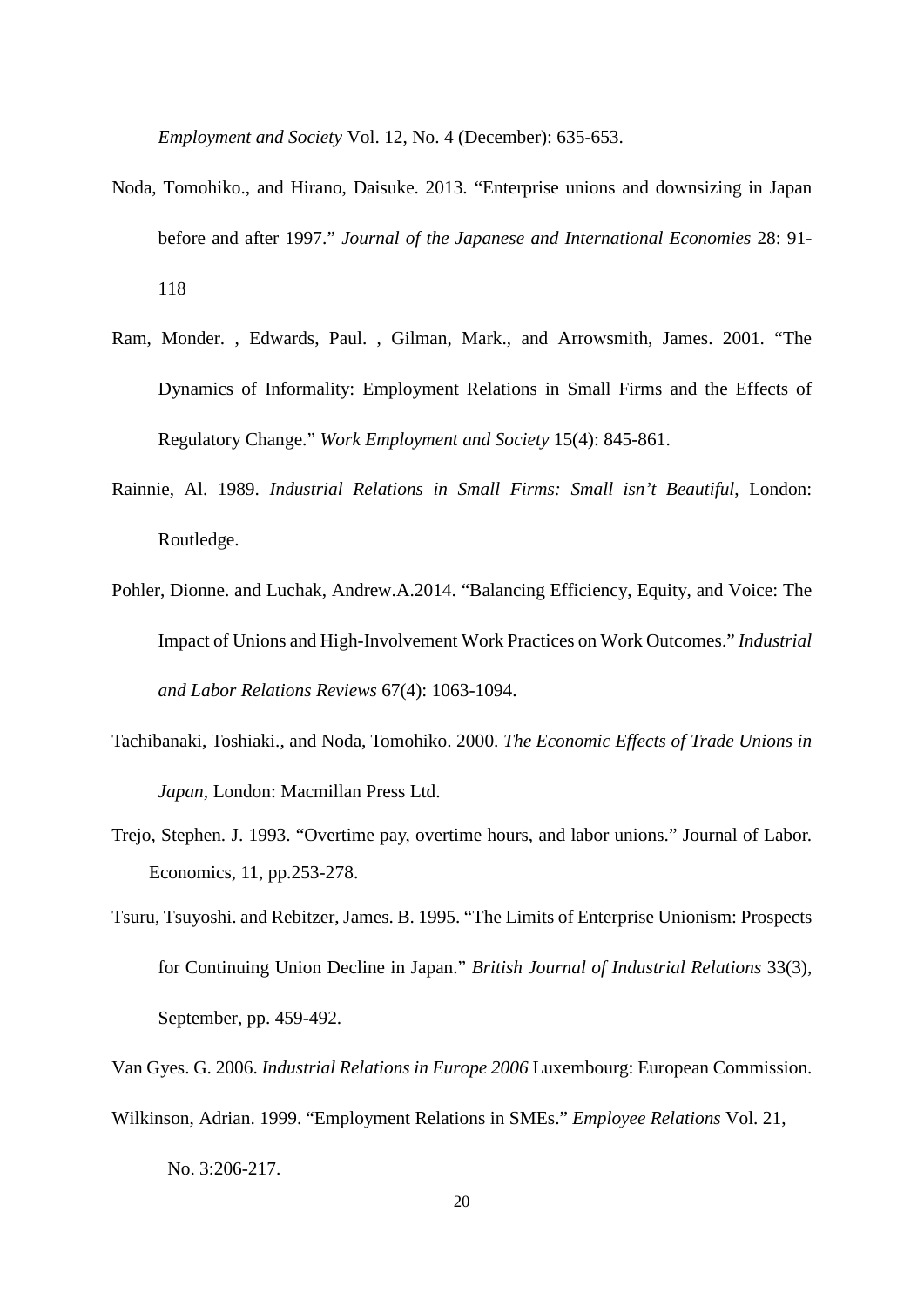

Figure 1 The trend of the unionization rate in Japan

Source: Ministry of Health, Labor and Welfare, "Overview of labor union basic survey 2016"

|                           |                            | The numbers of union members |               |                               |                                    |  |
|---------------------------|----------------------------|------------------------------|---------------|-------------------------------|------------------------------------|--|
| Firm size                 | year-to-year<br>difference |                              | composition   | The number of<br>the employed | The estimated<br>unionization rate |  |
|                           | 1,000 per                  | 1,000 per                    | $\frac{0}{0}$ | 10,000 per                    | $\%$                               |  |
| Sum                       | 8,491                      | 87                           | 100           | 5,234                         | 16.2                               |  |
| More than 1,000 employees | 5,517                      | 64                           | 65            | 1,244                         | 44.3                               |  |
| 300<br>999<br>$\sim$      | 1,160                      | 3                            | 13.7          |                               |                                    |  |
| 100<br>299<br>$\sim$      | 610                        | $-6$                         | 7.2           | 1,456                         | 12.2                               |  |
| 30<br>99<br>$\sim$        | 196                        | $-5$                         | 2.3           |                               |                                    |  |
| Less than 29 employees    | 28                         | $-1$                         | 0.3           | 2,456                         | 0.9                                |  |
| <b>Others</b>             | 981                        | 32                           | 11.6          | $\cdots$                      | $\cdots$                           |  |

Table 1 Unionization ratio by firm size

Source: Ministry of Health, Labour and Welfare, "Overview of labor union basic survey 2016"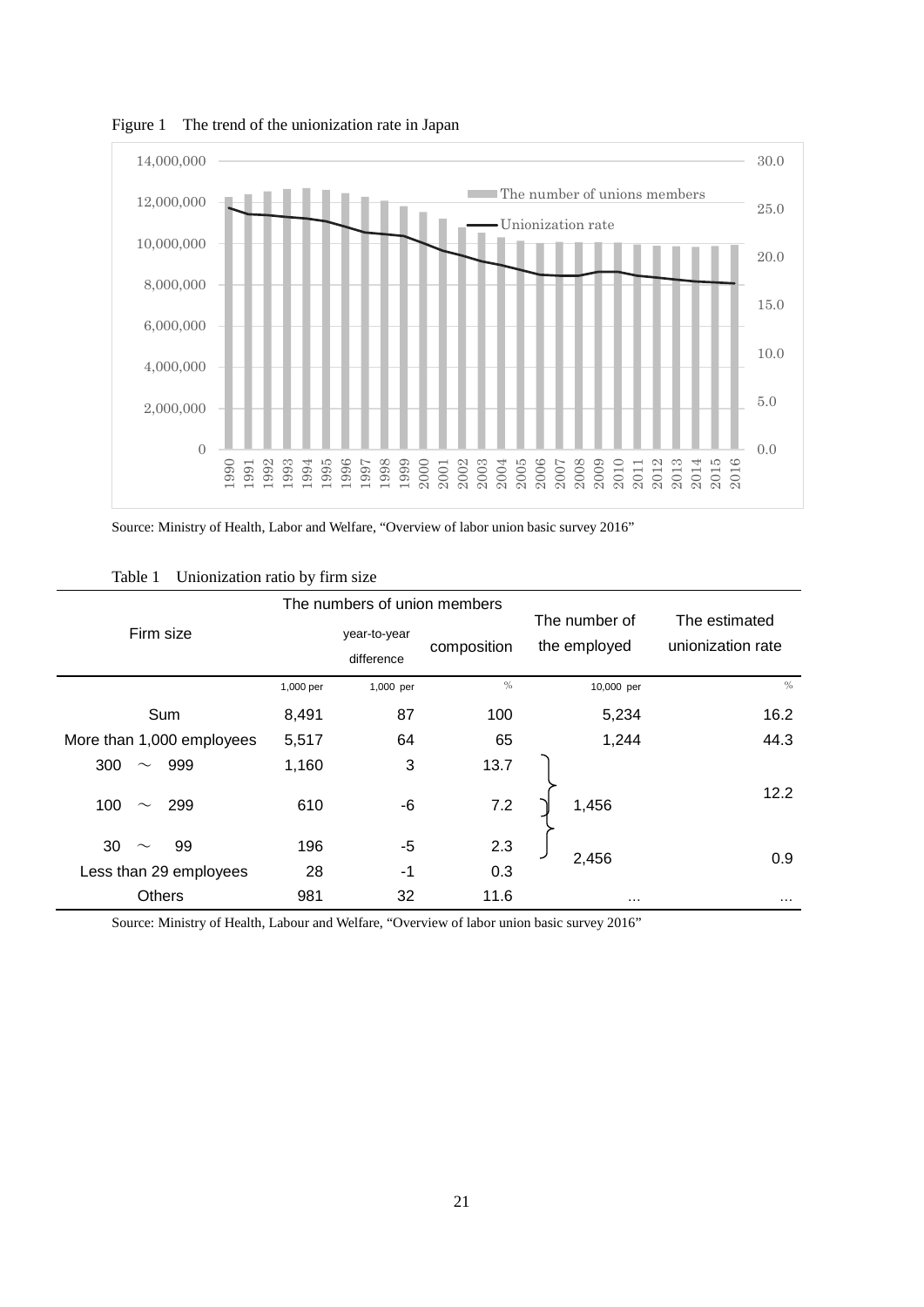# Table 2 Descriptive Statistics

|                                             | 2013   |           |        |           | 2016   |        |        |           |
|---------------------------------------------|--------|-----------|--------|-----------|--------|--------|--------|-----------|
| <b>Variable</b>                             | Mean   | <b>SD</b> | Mean   | <b>SD</b> | Mean   | SD     | Mean   | <b>SD</b> |
| Normal working hours                        | 39.062 | 1.497     | 39.524 | 1.441     | 39.188 | 1.458  | 39.466 | 1.484     |
| Paid leave                                  | 17.151 | 4.224     | 15.554 | 5.064     | 16.922 | 4.341  | 15.490 | 5.226     |
| The use of paid leave                       | 7.906  | 4.371     | 7.208  | 4.521     | 8.068  | 4.265  | 7.262  | 4.502     |
| Wage rise dummy                             | 0.617  | 0.486     | 0.383  | 0.486     | 0.676  | 0.468  | 0.480  | 0.500     |
| Monthly overtime working hours              | 16.345 | 15.259    | 11.644 | 13.061    | 15.473 | 13.321 | 12.133 | 13.779    |
| Rate of more than 45 overtime working hours | 2.692  | 1.187     | 3.203  | 1.004     |        |        |        |           |
| Rate of more than 60 overtime working hours | 3.178  | 1.079     | 3.611  | 0.762     |        |        |        |           |
| The Plan for the overtime reduction         | 1.992  | 0.781     | 2.282  | 0.924     |        |        |        |           |
| Regular employee (Male)                     | 61.757 | 55.144    | 23.192 | 29.929    | 58.657 | 55.087 | 22.556 | 29.942    |
| Regular employee (Feale)                    | 16.732 | 22.962    | 9.867  | 17.918    | 16.549 | 22.601 | 9.743  | 18.135    |
| Ratio of regular employees                  | 0.792  | 0.191     | 0.798  | 0.228     | 0.783  | 0.199  | 0.795  | 0.228     |
| State of managements                        | 2.217  | 0.645     | 2.199  | 0.661     | 2.145  | 0.657  | 2.161  | 0.650     |
| Plans to extend business                    | 0.344  | 0.475     | 0.284  | 0.451     | 0.343  | 0.475  | 0.311  | 0.463     |
| Problems scant of labor quantities          | 0.106  | 0.308     | 0.120  | 0.325     | 0.284  | 0.451  | 0.272  | 0.445     |
| Problems scant of labor qualities           | 0.325  | 0.468     | 0.339  | 0.474     | 0.518  | 0.500  | 0.470  | 0.499     |
| Problems excess of labor quantities         | 0.145  | 0.352     | 0.131  | 0.338     | 0.154  | 0.361  | 0.162  | 0.368     |
| Problems harsh competition                  | 0.409  | 0.492     | 0.418  | 0.493     | 0.364  | 0.482  | 0.349  | 0.477     |
| Plans to hire new employees                 | 0.320  | 0.467     | 0.200  | 0.400     | 0.405  | 0.491  | 0.254  | 0.436     |
| Sample Size                                 | 1164   |           |        | 12662     | 1092   |        |        | 13613     |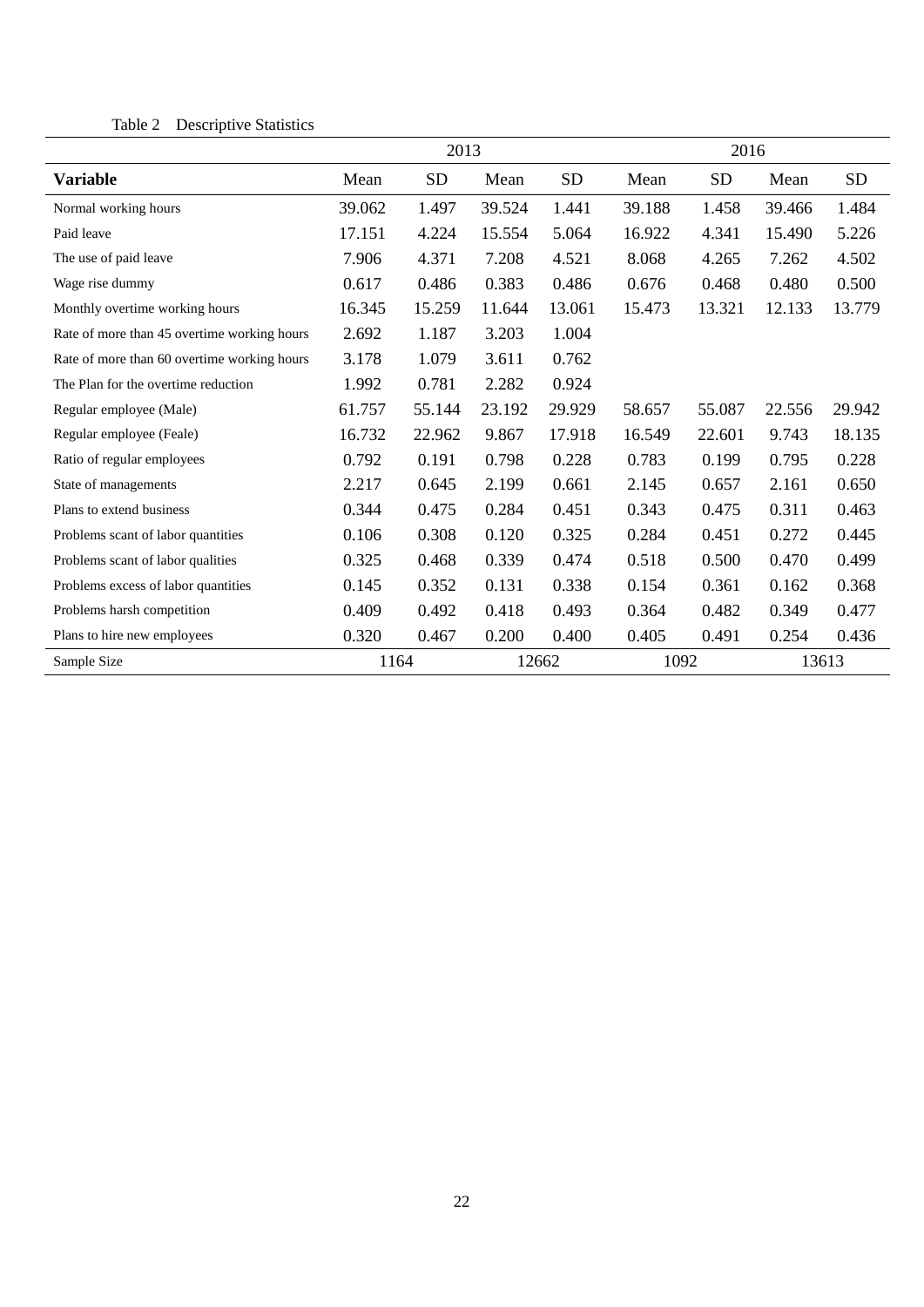|                                     | $[1]$        | $[2]$       | $[3]$        |
|-------------------------------------|--------------|-------------|--------------|
| Union dummy                         | $-0.33$      | $-0.327$    | $-0.327$     |
|                                     | $[0.051]$ ** | $[0.063]**$ | $[0.065]$ ** |
| Regular employees Male              | $-0.001$     | $-0.001$    | $-0.001$     |
|                                     | [0.001]      | [0.001]     | [0.001]      |
| Regular employees Female            | 0.001        | $-0.001$    | 0.000        |
|                                     | [0.001]      | [0.001]     | [0.001]      |
| Regular employee ration             | 0.27         | 0.29        | 0.307        |
|                                     | $[0.054]$ ** | $[0.053]**$ | $[0.054]$ ** |
| State of management                 | $-0.023$     | $-0.026$    | $-0.034$     |
|                                     | [0.018]      | [0.017]     | $[0.017]+$   |
| Plans to extend on business         | $-0.015$     | $-0.056$    | $-0.06$      |
|                                     | [0.021]      | $[0.022]*$  | $[0.021]$ *  |
| Problems scant of labor quantities  | 0.072        | 0.143       | 0.156        |
|                                     | $[0.024]$ ** | $[0.033]**$ | $[0.031]$ ** |
| Problems scant of labor qualities   | 0.014        | 0.03        | 0.033        |
|                                     | [0.022]      | [0.021]     | [0.020]      |
| Problems excess of labor quantities | 0.052        | 0.079       | 0.081        |
|                                     | [0.037]      | $[0.039]+$  | $[0.038]*$   |
| Problems harsh competition          | $-0.009$     | 0.033       | 0.042        |
|                                     | [0.025]      | [0.033]     | [0.035]      |
| Plans to hire new employee          | $-0.041$     | $-0.052$    | $-0.063$     |
|                                     | [0.038]      | [0.045]     | [0.044]      |
| Region dummy                        | yes          | yes         | no           |
| Industry dummy                      | yes          | no          | no           |
| Observations                        | 28531        | 28531       | 28531        |
| R-squared                           | 0.03         | 0.02        | 0.01         |

Table 3 The determinants of normal working hours

Note: +p<0.10; \*p<0.05; \*\*p<0.01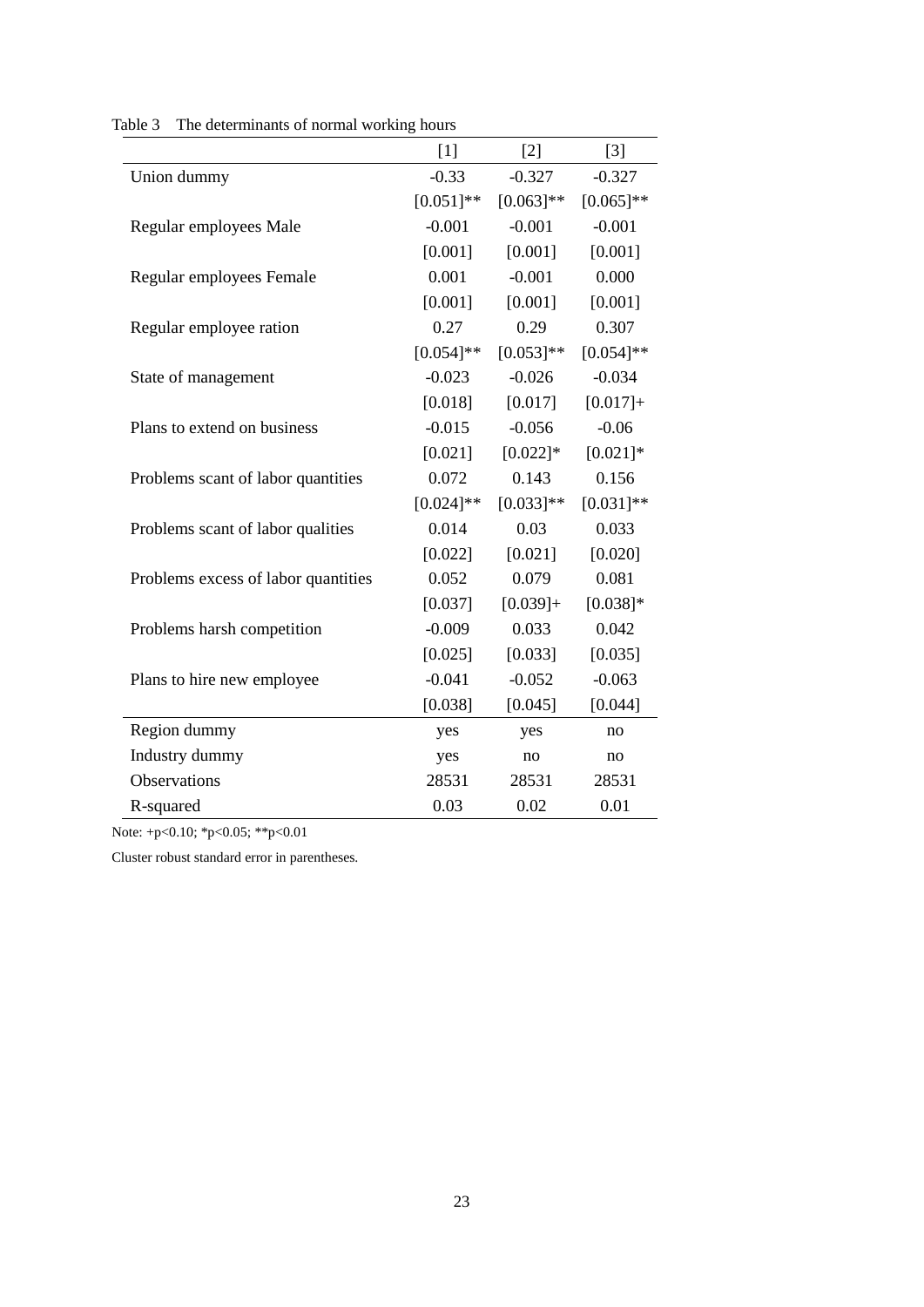<span id="page-24-2"></span><span id="page-24-1"></span><span id="page-24-0"></span>

|                                     | $[1]$        | $[2]$        | $[3]$        | $[4]$        | [5]          | [6]          |
|-------------------------------------|--------------|--------------|--------------|--------------|--------------|--------------|
|                                     | given        | given        | given        | use          | use          | use          |
| Union dummy                         | 0.796        | 0.842        | 0.858        | 0.707        | 0.730        | 0.681        |
|                                     | $[0.161]$ ** | $[0.150]$ ** | $[0.151]$ ** | $[0.157]$ ** | $[0.161]$ ** | $[0.163]$ ** |
| Regular employees Male              | 0.011        | 0.015        | 0.015        | 0.000        | 0.003        | 0.003        |
|                                     | $[0.002]$ ** | $[0.002]$ ** | $[0.002]$ ** | [0.002]      | [0.003]      | [0.003]      |
| Regular employees Female            | 0.003        | 0.000        | 0.000        | $-0.003$     | $-0.006$     | $-0.007$     |
|                                     | [0.004]      | [0.003]      | [0.003]      | [0.003]      | $[0.003]+$   | $[0.003]+$   |
| Regular employee ration             | 1.957        | 2.120        | 2.141        | 0.355        | 0.500        | 0.363        |
|                                     | $[0.197]$ ** | $[0.222]$ ** | $[0.215]$ ** | $[0.122]$ ** | $[0.143]$ ** | $[0.139]*$   |
| State of management                 | 0.060        | 0.076        | 0.087        | 0.107        | 0.109        | 0.125        |
|                                     | $[0.030]+$   | $[0.036]+$   | $[0.036]*$   | $[0.050]*$   | $[0.051]*$   | $[0.052]*$   |
| Plans to extend on business         | $-0.063$     | $-0.044$     | $-0.043$     | $-0.251$     | $-0.266$     | $-0.253$     |
|                                     | [0.082]      | [0.114]      | [0.109]      | $[0.075]$ ** | $[0.079]**$  | $[0.080]$ ** |
| Problems scant of labor quantities  | $-0.244$     | $-0.379$     | $-0.393$     | $-0.188$     | $-0.240$     | $-0.269$     |
|                                     | $[0.066]$ ** | $[0.061]$ ** | $[0.061]$ ** | $[0.060]$ ** | $[0.099]*$   | $[0.104]*$   |
| Problems scant of labor qualities   | $-0.208$     | $-0.255$     | $-0.260$     | $-0.300$     | $-0.298$     | $-0.306$     |
|                                     | $[0.076]*$   | $[0.094]$ *  | $[0.095]*$   | $[0.074]$ ** | $[0.083]$ ** | $[0.083]**$  |
| Problems excess of labor quantities | $-0.443$     | $-0.557$     | $-0.561$     | 0.177        | 0.113        | 0.130        |
|                                     | $[0.085]$ ** | $[0.103]$ ** | $[0.103]$ ** | [0.106]      | [0.113]      | [0.118]      |
| Problems harsh competition          | 0.159        | 0.073        | 0.057        | $-0.133$     | $-0.272$     | $-0.279$     |
|                                     | $[0.062]*$   | [0.107]      | [0.105]      | [0.088]      | $[0.112]*$   | $[0.116]*$   |
| Normal working hours                | $-0.203$     | $-0.227$     | $-0.240$     | $-0.112$     | $-0.123$     | $-0.130$     |
|                                     | $[0.028]**$  | $[0.031]$ ** | $[0.031]$ ** | $[0.023]**$  | $[0.026]$ ** | $[0.025]$ ** |
| Plans to hire new employee          | 0.281        | 0.227        | 0.247        | $-0.280$     | $-0.210$     | $-0.228$     |
|                                     | [0.165]      | [0.152]      | [0.153]      | $[0.089]**$  | $[0.113]+$   | $[0.118]+$   |
| Region dummy                        | yes          | yes          | no           | yes          | yes          | no           |
| Industry dummy                      | yes          | no           | no           | yes          | no           | no           |
| Observations                        | 28531        | 28531        | 28531        | 28531        | 28531        | 28531        |
| R-squared                           | 0.05         | 0.04         | 0.03         | 0.03         | 0.02         | 0.01         |

# Table 4 The determinants of paid leave

<span id="page-24-3"></span>Note: +p<0.10; \*p<0.05; \*\*p<0.01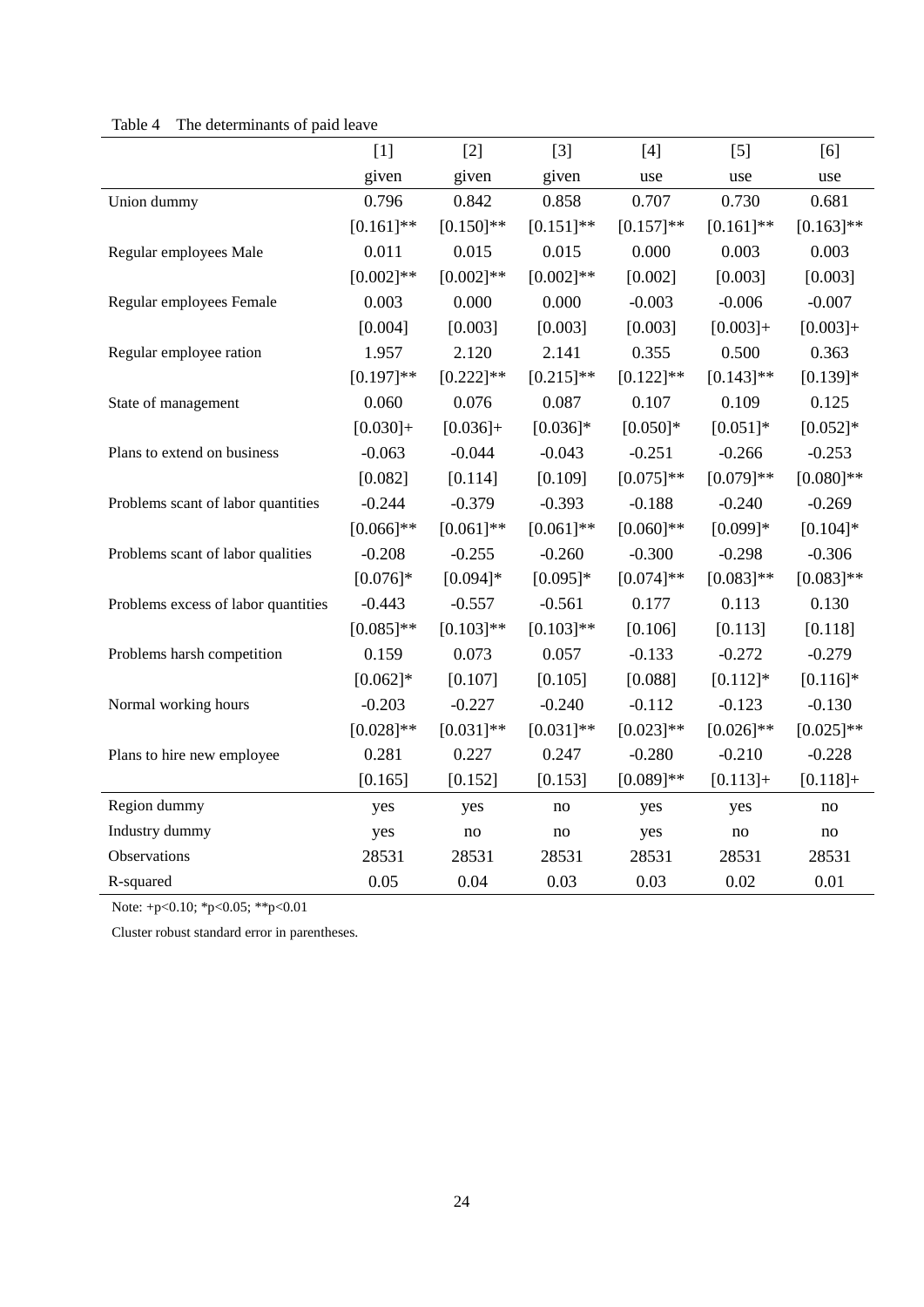|                                     | $[1]$        | $[2]$        | $[3]$        |
|-------------------------------------|--------------|--------------|--------------|
|                                     | wage         | wage         | wage         |
| Union dummy                         | 0.147        | 0.131        | 0.134        |
|                                     | $[0.019]**$  | $[0.018]**$  | $[0.016]$ ** |
| Regular employees Male              | 0.002        | 0.002        | 0.002        |
|                                     | $[0.000]$ ** | $[0.001]**$  | $[0.001]$ ** |
| Regular employees Female            | $\mathbf{0}$ | 0.001        | 0.001        |
|                                     | $[0.000] +$  | [0.001]      | [0.001]      |
| Regular employee ration             | 0.119        | 0.114        | 0.115        |
|                                     | $[0.025]$ ** | $[0.028]**$  | $[0.027]**$  |
| State of management                 | $-0.076$     | $-0.073$     | $-0.071$     |
|                                     | $[0.006]$ ** | $[0.006]$ ** | $[0.006]$ ** |
| Plans to extend on business         | 0.066        | 0.078        | 0.079        |
|                                     | $[0.009]**$  | $[0.009]**$  | $[0.009]**$  |
| Problems scant of labor quantities  | 0.013        | $-0.017$     | $-0.02$      |
|                                     | [0.012]      | [0.021]      | [0.021]      |
| Problems scant of labor qualities   | 0.053        | 0.05         | 0.049        |
|                                     | $[0.008]**$  | $[0.010]**$  | $[0.010]$ ** |
| Problems excess of labor quantities | 0.043        | 0.028        | 0.026        |
|                                     | $[0.010]**$  | $[0.011]*$   | $[0.012]*$   |
| Problems harsh competition          | 0.023        | 0.008        | 0.006        |
|                                     | $[0.008]**$  | [0.011]      | [0.012]      |
| Normal working hours                | $-0.005$     | $-0.009$     | $-0.01$      |
|                                     | [0.004]      | $[0.004]*$   | $[0.004]*$   |
| Plans to hire new employee          | 0.151        | 0.164        | 0.166        |
|                                     | $[0.013]**$  | $[0.024]$ ** | $[0.023]$ ** |
| Region dummy                        | yes          | yes          | no           |
| Industry dummy                      | yes          | no           | no           |
| Observations                        | 28531        | 28531        | 28531        |
| Log likelihood                      | $-17906.45$  | $-18168.88$  | $-18249.73$  |

# Table 5 The determinants of wage rise

<span id="page-25-0"></span>Note: +p<0.10; \*p<0.05; \*\*p<0.01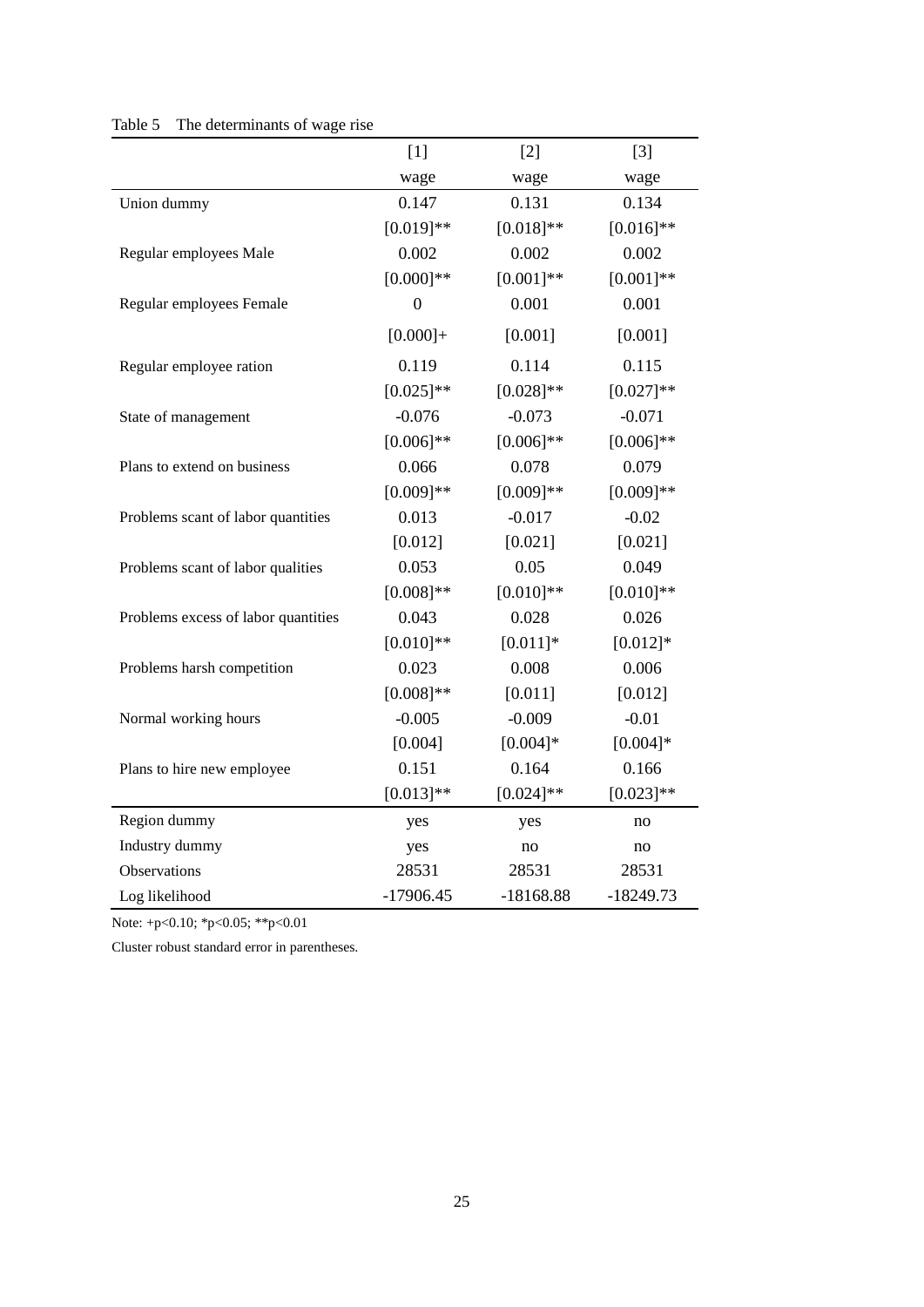|                                     | $[1]$        | $[2]$        | $[3]$        | $[4]$        | $[5]$        |
|-------------------------------------|--------------|--------------|--------------|--------------|--------------|
|                                     | Tobit        | Tobit        | IV           | IV           | IV           |
| Union dummy                         | 0.191        | 0.131        | $-14.199$    | $-12.286$    | $-9.382$     |
|                                     | [0.538]      | [0.548]      | $[6.312]*$   | $[6.672]+$   | [7.368]      |
| Regular employees Male              | 0.075        | 0.075        | 0.103        | 0.098        | 0.09         |
|                                     | $[0.005]$ ** | $[0.005]$ ** | $[0.017]**$  | $[0.018]**$  | $[0.019]**$  |
| Regular employees Female            | $-0.005$     | $-0.006$     | $-0.045$     | $-0.043$     | $-0.041$     |
|                                     | [0.017]      | [0.017]      | $[0.009]**$  | $[0.009]**$  | $[0.009]**$  |
| Regular employee ration             | 1.317        | 1.158        | $-1.027$     | $-0.967$     | $-0.877$     |
|                                     | [1.372]      | [1.352]      | $[0.565]+$   | $[0.564]+$   | [0.569]      |
| State of management                 | $-1.516$     | $-1.508$     | $-0.839$     | $-0.845$     | $-0.855$     |
|                                     | $[0.246]$ ** | $[0.250]$ ** | $[0.173]$ ** | $[0.171]$ ** | $[0.169]$ ** |
| Plans to extend on business         | 1.708        | 1.721        | 1.011        | 1.009        | 1.005        |
|                                     | $[0.243]$ ** | $[0.242]$ ** | $[0.252]$ ** | $[0.249]$ ** | $[0.245]$ ** |
| Problems scant of labor quantities  | 2.9          | 2.88         | 1.912        | 1.943        | 1.988        |
|                                     | $[0.575]$ ** | $[0.565]$ ** | $[0.413]$ ** | $[0.413]$ ** | $[0.411]$ ** |
| Problems scant of labor qualities   | 2.12         | 2.118        | 1.413        | 1.435        | 1.47         |
|                                     | $[0.313]**$  | $[0.314]$ ** | $[0.254]$ ** | $[0.252]$ ** | $[0.251]$ ** |
| Problems excess of labor quantities | 2.072        | 2.09         | 1.956        | 1.961        | 1.968        |
|                                     | $[0.424]$ ** | $[0.430]$ ** | $[0.351]$ ** | $[0.348]$ ** | $[0.343]$ ** |
| Problems harsh competition          | 0.868        | 0.873        | 0.352        | 0.357        | 0.365        |
|                                     | $[0.383]$ *  | $[0.377]$ *  | [0.233]      | [0.231]      | [0.227]      |
| Plans to hire new employee          | 3.014        | 2.999        | 2.074        | 2.082        | 2.095        |
|                                     | $[0.391]$ ** | $[0.380]$ ** | $[0.310]$ ** | $[0.306]$ ** | $[0.302]**$  |
| Normal working hours                | 0.889        | 0.894        | 0.417        | 0.443        | 0.482        |
|                                     | $[0.162]$ ** | $[0.161]$ ** | $[0.115]$ ** | $[0.119]**$  | $[0.128]$ ** |
| Region dummy                        | yes          | no           | no           | no           | no           |
| Industry dummy                      | yes          | yes          | yes          | yes          | yes          |
| Q                                   | 14.742       | 14.749       |              |              |              |
|                                     | 0.737        | 0.737        |              |              |              |
| Wald                                |              |              | 6.513        | 8.309        | 9.673        |
| Hansen J test                       |              |              | 9.903        | 5.12         | 3.418        |
| Observations                        | 28531        | 28531        | 13826        | 13826        | 13826        |

Table 6 The determinants of overtime working hours

<span id="page-26-1"></span><span id="page-26-0"></span>Note: +p<0.10; \*p<0.05; \*\*p<0.01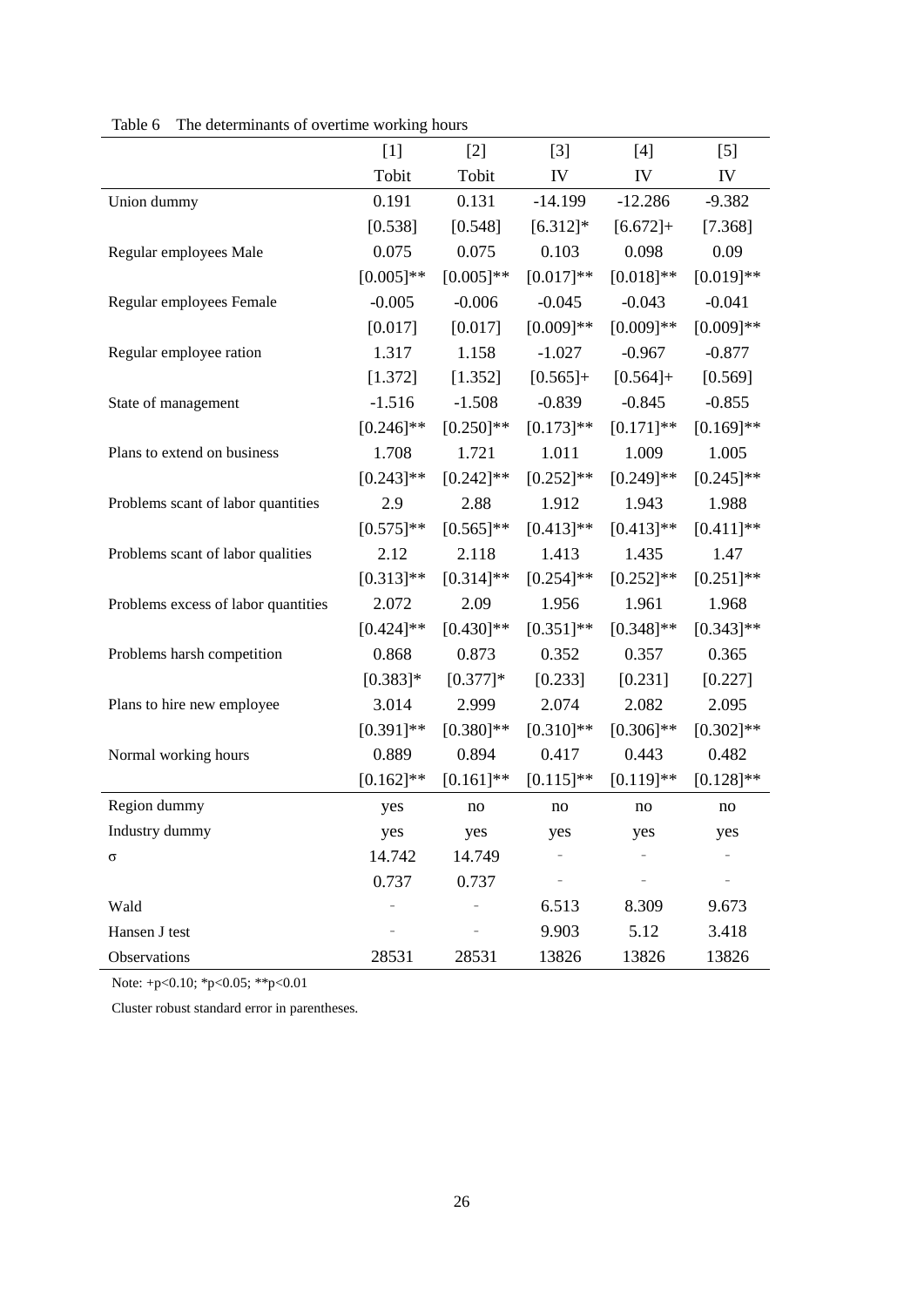|  |  | Table 7 The determinants of rate of overtime workers and improvement thereof |  |
|--|--|------------------------------------------------------------------------------|--|
|  |  |                                                                              |  |

|                                     | $[1]$        | $[2]$        | $[3]$        | $[4]$        | $[5]$        | [6]          | $[7]$        |
|-------------------------------------|--------------|--------------|--------------|--------------|--------------|--------------|--------------|
|                                     | 45hours      | 60hours      | 45dummy      | 60dummy      | improve      | improve      | improve      |
| Union dummy                         | $-0.093$     | $-0.096$     | 0.022        | 0.017        | $-0.02$      | $-0.032$     | $-0.033$     |
|                                     | [0.060]      | [0.061]      | [0.015]      | $[0.007]*$   | [0.034]      | [0.039]      | [0.043]      |
| Regular employees Male              | $-0.01$      | $-0.01$      | 0.001        | 0.000        | $-0.003$     | $-0.003$     | $-0.003$     |
|                                     | $[0.001]**$  | $[0.001]**$  | $[0.000]**$  | $[0.000]$ ** | $[0.000]**$  | $[0.000]**$  | $[0.000]$ ** |
| Regular employees Female            | $-0.002$     | $-0.001$     | 0.000        | 0.000        | $-0.003$     | $-0.004$     | $-0.006$     |
|                                     | $[0.001]+$   | [0.001]      | [0.000]      | [0.000]      | $[0.001]**$  | $[0.001]**$  | $[0.001]**$  |
| Regular employee ration             | 0.067        | $-0.022$     | $-0.011$     | 0.008        | 0.084        | 0.145        |              |
|                                     | [0.077]      | [0.095]      | [0.013]      | [0.007]      | [0.070]      | $[0.080]+$   |              |
| State of management                 | 0.073        | 0.09         | $-0.007$     | $-0.002$     | 0.031        | 0.016        |              |
|                                     | $[0.021]$ ** | $[0.015]**$  | $[0.003]*$   | [0.002]      | [0.020]      | [0.021]      |              |
| Plans to extend on business         | $-0.086$     | $-0.089$     | 0.001        | 0.005        | $-0.2$       | $-0.236$     |              |
|                                     | $[0.030]$ ** | $[0.031]$ ** | [0.005]      | $[0.002]*$   | $[0.023]**$  | $[0.023]**$  |              |
| Problems scant of labor quantities  | $-0.061$     | $-0.074$     | 0.002        | 0.004        | 0.039        | 0.075        |              |
|                                     | $[0.029]*$   | $[0.040]+$   | [0.006]      | [0.004]      | [0.040]      | $[0.039]+$   |              |
| Problems scant of labor qualities   | $-0.203$     | $-0.202$     | 0.036        | 0.011        | $-0.034$     | $-0.027$     |              |
|                                     | $[0.024]$ ** | $[0.027]**$  | $[0.006]$ ** | $[0.002]**$  | [0.022]      | [0.023]      |              |
| Problems excess of labor quantities | $-0.164$     | $-0.174$     | 0.014        | 0.017        | $-0.135$     | $-0.138$     |              |
|                                     | $[0.034]$ ** | $[0.036]$ ** | $[0.008]+$   | $[0.004]$ ** | $[0.031]$ ** | $[0.033]$ ** |              |
| Problems harsh competition          | $-0.021$     | $-0.032$     | $-0.004$     | $-0.004$     | $-0.072$     | $-0.053$     |              |
|                                     | [0.027]      | [0.026]      | [0.007]      | [0.003]      | $[0.026]$ ** | $[0.026]*$   |              |
| Plans to hire new employee          | $-0.213$     | $-0.195$     | 0.036        | 0.013        | $-0.166$     | $-0.15$      |              |
|                                     | $[0.033]**$  | $[0.038]$ ** | $[0.008]$ ** | $[0.004]$ ** | $[0.026]$ ** | $[0.027]**$  |              |
| Normal working hours                | $-0.084$     | $-0.055$     | 0.013        | 0.004        | 0.027        | 0.029        |              |
|                                     | $[0.011]$ ** | $[0.011]$ ** | $[0.003]**$  | $[0.002]*$   | $[0.009]**$  | $[0.007]**$  |              |
| Region dummy                        | yes          | yes          | yes          | yes          | yes          | no           | no           |
| Industry dummy                      | yes          | yes          | yes          | yes          | yes          | no           | $\rm no$     |
| Observations                        | 13826        | 13826        | 13826        | 13826        | 12146        | 12146        | 12146        |

Note: +p<0.10; \*p<0.05; \*\*p<0.01